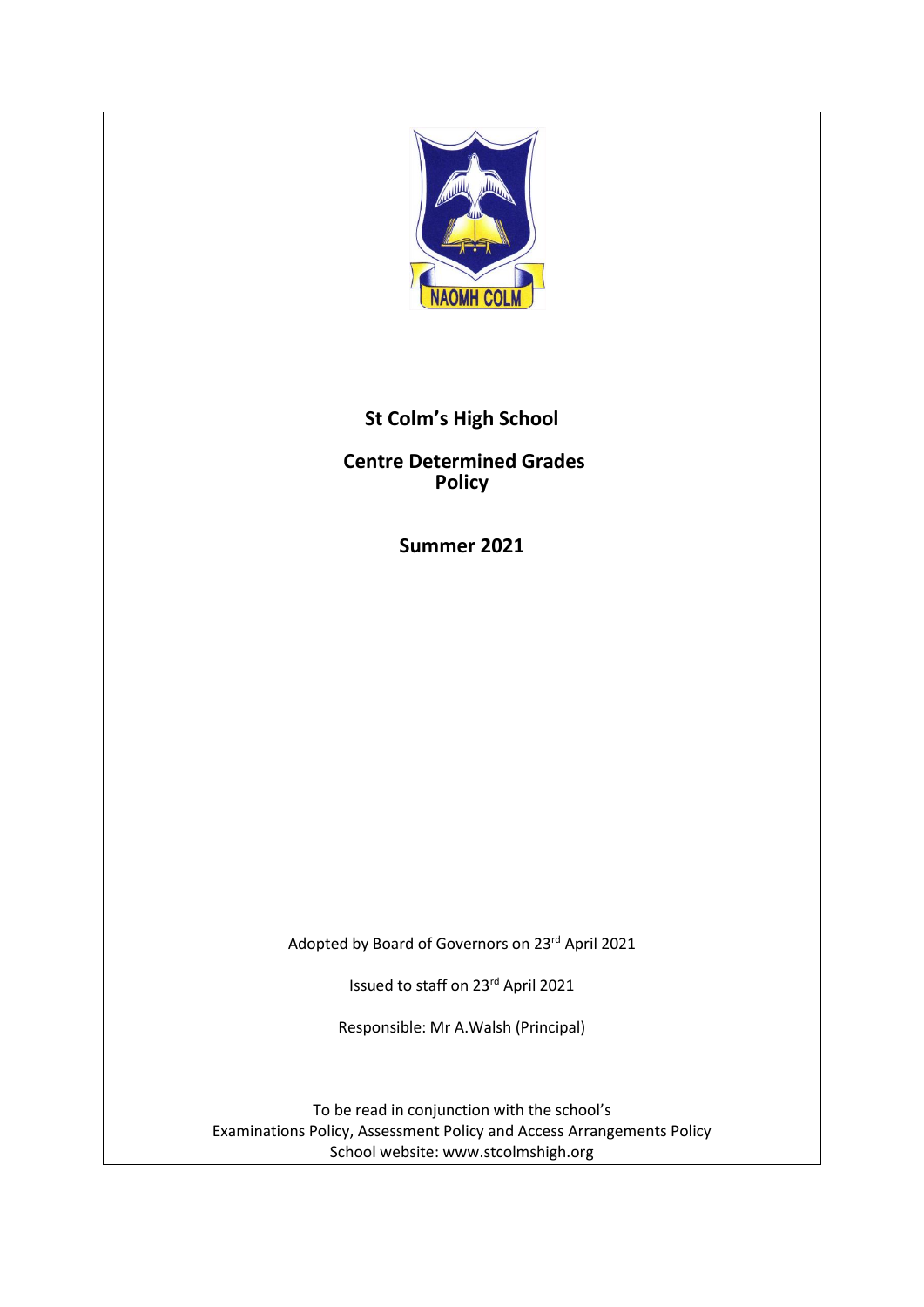#### **Statement of Intent**

On 6 January 2021, the Minister of Education, Peter Weir MLA, cancelled all CCEA GCSE, AS and A2 examinations scheduled for January, February, May, and June 2021. Instead, by Formal Direction of the Minister dated 2 March 2021, the approach to awarding grades in Summer 2021 will be based on teacher professional judgements, with moderation. This policy, which applies to GCSE, AS and A level qualifications offered by CCEA and all other awarding organisations, is intended to support teachers and school leaders in submitting appropriate Centre Determined Grades for each student.

In 2021, centres are asked to use a range of evidence to arrive at a professional and academic judgement of the standard at which each student is performing in the context of the specification for which they are entered and from this provide a grade to CCEA and other awarding bodies. This is different from 2020, when centres were asked to supply a centre assessment grade based on their judgement of the grade a student would likely have achieved if they had been able to complete examinations.

The purpose of this policy is:

- to ensure that the effective operation of the Centre Determined Grades process produces fair, objective, consistent and timely outcomes within and across departments
- to ensure that all staff involved in producing Centre Determined Grades know, understand, and can complete their roles in the process as published by CCEA and any other awarding body
- to ensure that Centre Determined Grades are produced in line with the process as published by CCEA and any other awarding body, using the professional judgement of teachers, with internal moderation, ensuring quality and accuracy of the grades submitted to CCEA and any other awarding body; and
- to ensure that the centre meets its obligations in relation to relevant legislation.

It is the responsibility of everyone involved in the generation of Centre Determined Grades to read, understand, and implement this policy.

The Centre Determined Grades policy will be in line with CCEA Alternative Arrangements – Process for Heads of Centre, and JCQ guidance for Heads of Centre, subject specific guidance and other CCEA and JCQ guidance and information issued in relation to Summer 2021.

All staff involved in centre determined grades will support the implementation of alternative arrangements as set out by CCEA and any other awarding body including the CCEA review stage. Staff will familiarise themselves with all relevant guidance provided by CCEA, the JCQ requirements and the relevant centre policies.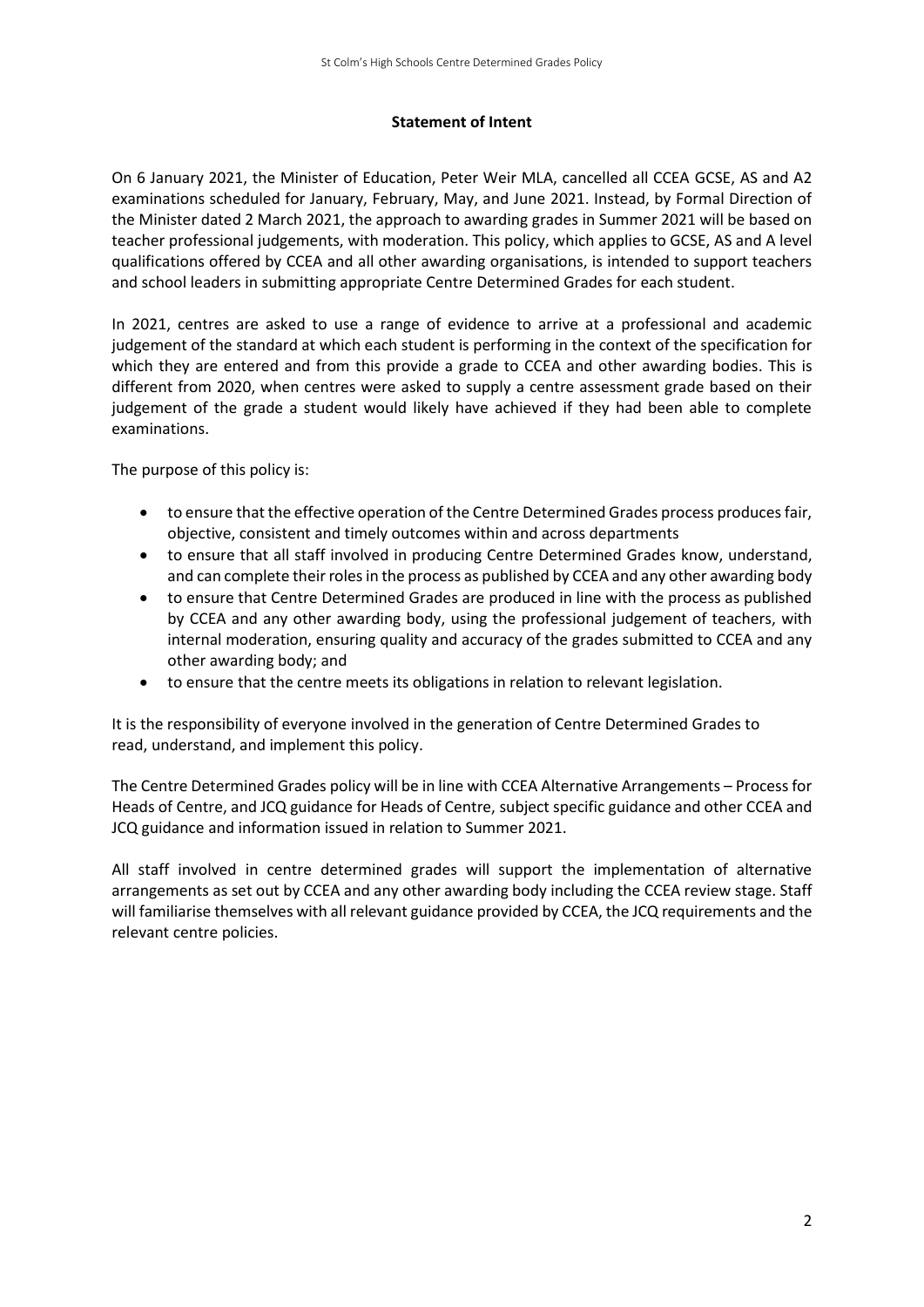#### **Process Overview**

There is a five-step process for the Summer 2021 awarding arrangements as outlined in the CCEA Alternative Arrangements – Process for Heads of Centre.

**1. Guidance, Information and Readiness (March, April)** *(Centre Leadership Team, Heads of Department (HOD) and teaching staff)*

CIEA training has been undertaken by the Principal and Vice Principal between 08<sup>th</sup> February and 26<sup>th</sup> March and this training has been disseminated to teaching staff during Inset and after school meetings.

CCEA guidance documentation has been shared, discussed and scrutinised on a whole-school basis. Heads of Department met regularly with their department colleagues to discuss and agree the assessment evidence to be collected and to formulate a plan of action to ensure awarding body deadlines were met. Initial Inset training day for staff (22<sup>nd</sup> March 2021). In addition, our centre has fully participated in support offered by CCEA at the Principal bi-weekly updates and SLT have taken account of the support of other partner bodies, such as EA and CCMS.

Our centres agreed our quality assurance process to ensure consistency across teachers, subjects, and departments. (14<sup>th</sup> April 2021)

Centre policy for awarding Centre Determined Grades developed, documented, and shared with all staff. (19<sup>th</sup> April 2021) CDG Policy to be sent to CCEA by 23rd April 2021.

Preliminary consideration of value of available evidence. (Week beginning 14<sup>th</sup> April 2021)

#### **2. Evidence Gathering and Provision of Assessment Resource (March, April, and May)** *(Centre Leadership Team, HOD and teaching staff)*

Completion and marking of defined assessments in line with centre policy; for example, this could comprise CCEA assessment resources which will be available from April 2021. This will take place from week beginning 19<sup>th</sup> April 2021 and the collection of all evidence will be completed by 12<sup>th</sup> May 2021 for A/AS level and 24th May for CCEA GCSE courses.

**3. Centre Professional Judgement and Moderation (April and May)** *(Head of Centre, Senior Leadership Team, Heads of Department (HOD) and teaching staff)*

All available evidence will be moderated in line with centre policy during the week beginning 17<sup>th</sup> May 2021 for A/AS level and during week beginning 24<sup>th</sup> May 2021 for CCEA GCSEs.

Any potential bias in Centre Determined Grades and outcomes will also be considered during this week.

Centre Determined Grade outcomes reviewed by senior leadership teams for A/AS level on 19th May 2021 and on the week beginning 31<sup>st</sup> May 2021 for GCSE qualifications.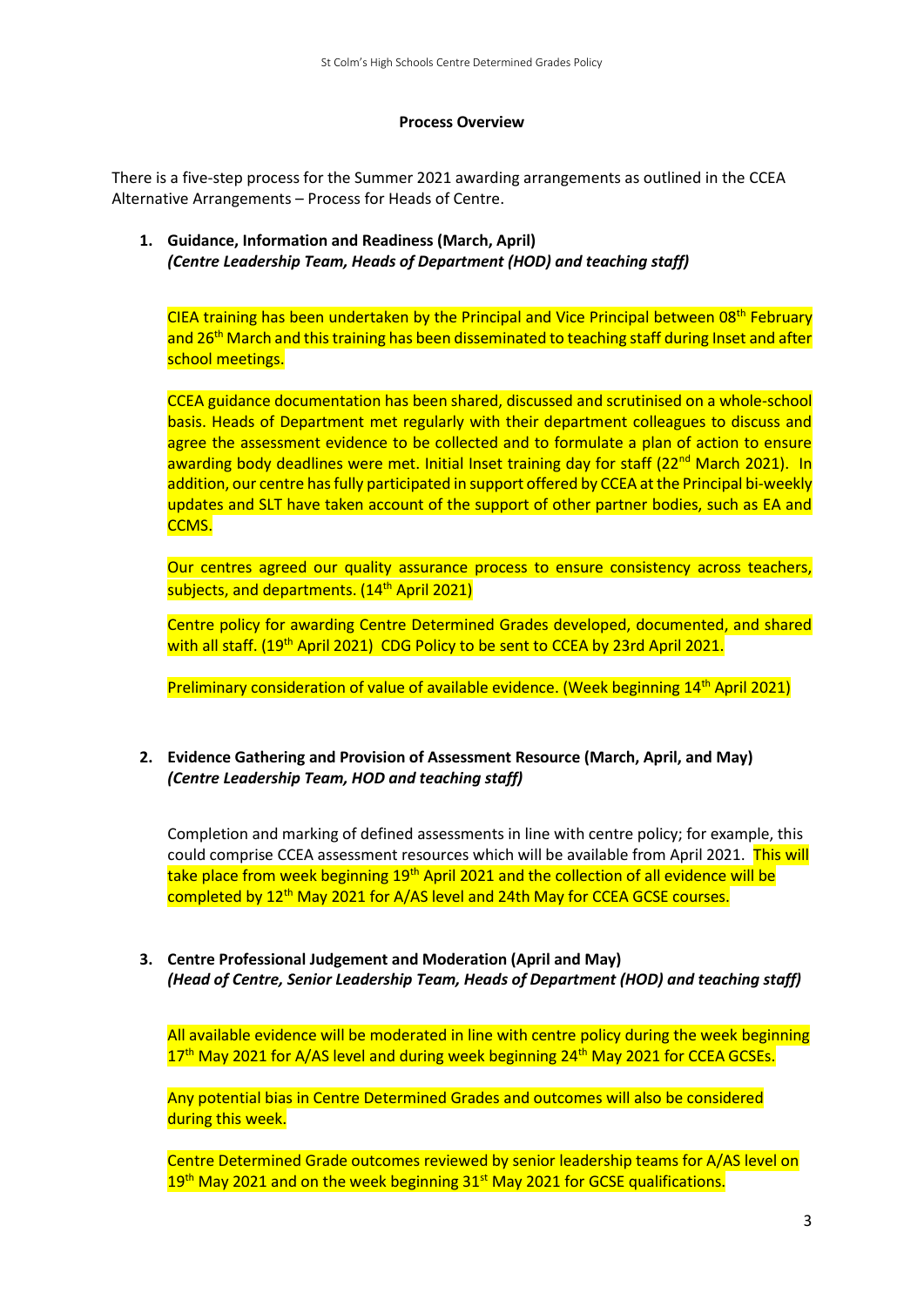Head of Centre sign-off and submit of Centre Determined Grades for A/AS level on 20<sup>th</sup> May 2021 during week beginning 31<sup>st</sup> May 2021 for GCSEs, but by 03<sup>rd</sup> June at the latest.

#### **4. Review of Evidence and Award (June and July)** *(Head of Centre and CCEA personnel)*

Centre evidence and grade outcomes reviewed following submission of CDGs to CCEA. All evidence gathered must be stored securely and ready for sampling by CCEA on request before CDGs are submitted. 25<sup>th</sup> May to 30<sup>th</sup> June 2021

If evidence submitted is considered reasonable, centre grades proceed to award. If necessary, additional evidence requested and reviewed by CCEA during the month of June.

Where CCEA still has concerns, there will be engagement with the centre and, in some cases, this may require the centre to re-run their grading process. June 2021

#### **5. Post-Award Review Service (August and September)** *(Head of Centre and CCEA personnel)*

After the issue of results, students will have the right to appeal to their centres and to CCEA from 10<sup>th</sup> August 2021.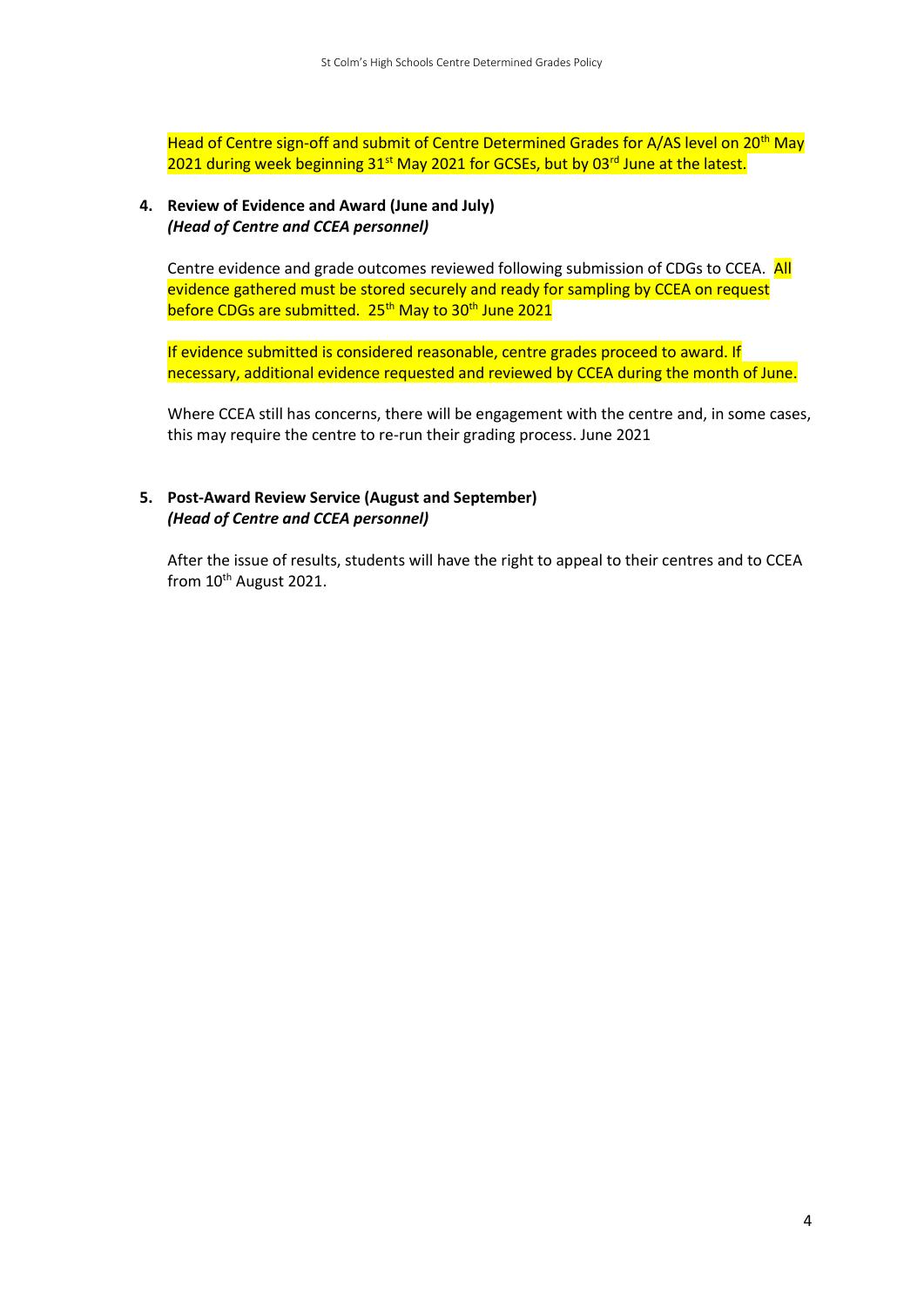#### **Roles and Responsibilities**

#### **Roles and responsibilities of St Colm's High School staff are outlined below:**

The **Board of Governors** is responsible for approving the policy for producing Centre Determined Grades and must notify CCEA or any other awarding body of arrangements should the Head of Centre be unavailable to confirm the Centre Determined Grades.

The **Head of Centre** has overall responsibility for the centre as an examinations centre and will ensure the roles and responsibilities of all staff are defined. The Head of Centre will confirm that Centre Determined Grade judgements are accurate and represent the professional judgement made by staff. The Head of Centre will ensure that the method of determining grades by the centre (in line with processes published by CCEA or any other awarding body) uses the professional judgement of teachers, with internal moderation and participation in an external review process set out by CCEA or any other awarding body. The Head of Centre will work collaboratively with CCEA or any other awarding body in terms of engaging with professional dialogue and the provision of evidence as requested.

The **Vice Principal will** work collaboratively, communicating with other schools, engage in professional dialogue and ensure there is provision of properly authenticated evidence for Centre Determined Grades which will be moderated by the relevant Head of Centre.

The **Senior Leaders** will provide support to staff involved in producing Centre Determined Grades. They will support the Head of Centre in the quality assurance of the final Centre Determined Grades. They have a role in achieving a consistent approach across departments and authenticating the preliminary outcomes in subjects where there is only one teacher. This will be agreed on a case-bycase basis but may include, for example, Senior Leaders or the Head of Centre validating the outcomes after comparing them with outcomes in associated subject areas where applicable. Those who attended the CCEA Chartered Institute of Educational Assessors (CIEA) training will act as Lead Assessors in their centre and disseminate the content of the programme to all teachers involved in producing Centre Determined Grades.

The **Examinations Officer** is responsible for ensuring accurate and timely entries are submitted to CCEA or any other awarding body. They must ensure that all information from CCEA or any other awarding body is shared promptly with all relevant staff. The examinations Officer will ensure that they know, understand, and can use the CCEA Centre Manager Applications or any other exam body portal. They will ensure that the centre's systems for data capture are enabled and that the Centre Determined Grades are submitted for each candidate entry by the published date(s) for Summer 2021. The Examinations Officer is responsible for the administration of the final Centre Determined Grades and for managing the post-results services within the centre.

**Heads of Department** are responsible for supporting departmental staff and ensuring all staff conduct assessments under the appropriate levels of control and have the information required to make accurate and fair judgements. They will ensure that a Head of Department Checklist is completed for each qualification that they are submitting. Heads of Department will ensure that candidate evidence for their subject area has been submitted by the relevant teaching staff before the examining bodies deadline for submission of CDG's and store it securely. Additional support and, where appropriate, quality assurance measures will be provided for newly qualified teachers.

**Teachers** are responsible for ensuring that they conduct assessments (which may include the optional assessment resource) under the centre's appropriate levels of control, where it is safe to do so, and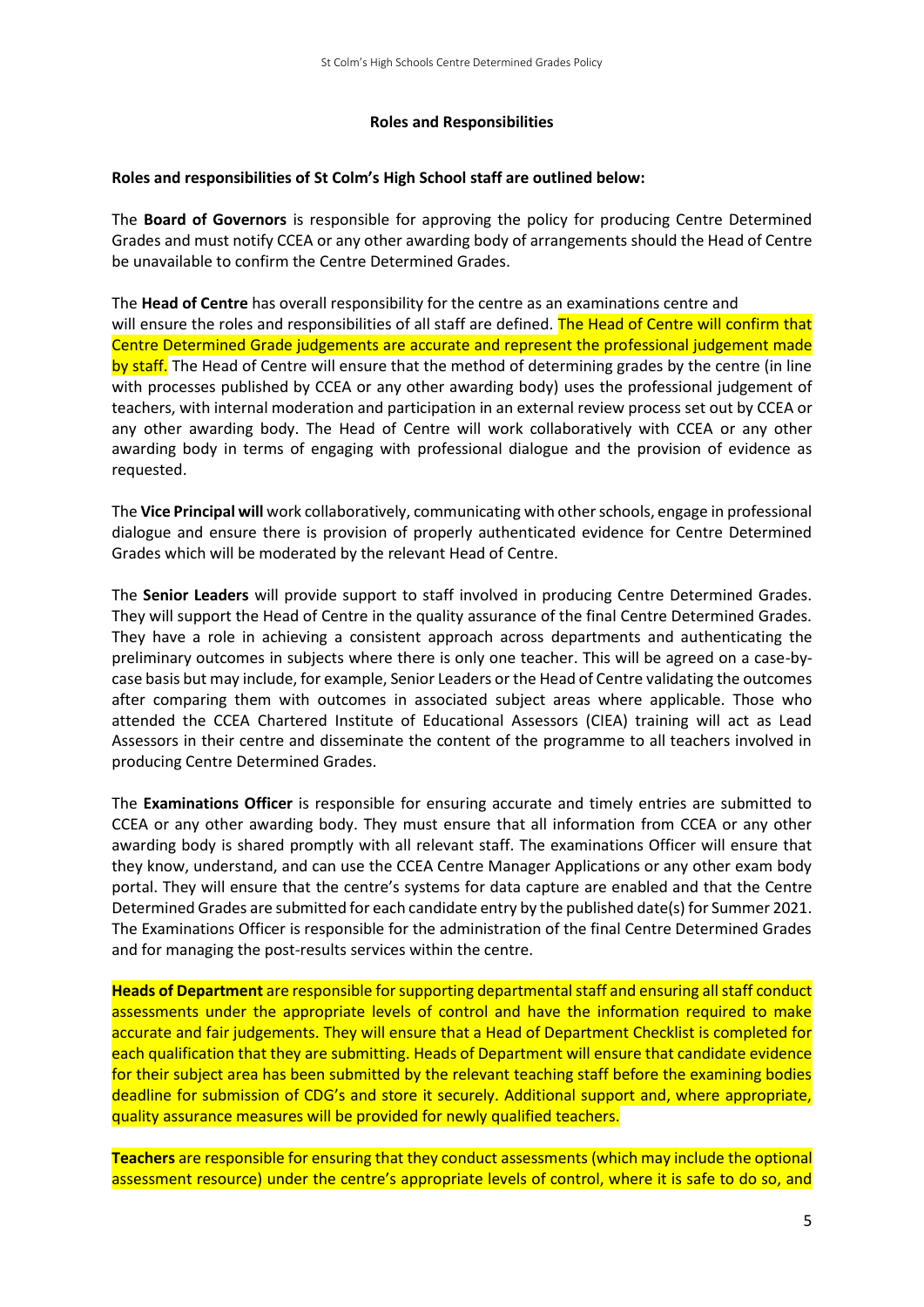that they have sufficient evidence, in line with the centre policy, to support Centre Determined Grades for each candidate they have entered for a qualification. They must ensure that the Centre Determined Grade they assign to each candidate is a fair, valid, and reliable reflection of the assessed evidence available for each candidate. They must provide a description of the assessment evidence used, the level of control for each assessment considered, and any other evidence that explains the final Centre Determined Grade submitted. All teachers will complete a Candidate Assessment Record for pupils who have experienced disruption. Teachers have the responsibility for internal standardisation and moderating candidates' work, in conjunction with departmental colleagues and Senior Leaders as required. They must securely store and be able to retrieve evidence to support their decisions. All candidate evidence must be submitted to the Head of Department the day before its due with the Examining Authority. The knowledge, expertise, and professionalism of the staff of St Colm's High School is central to determining Centre Determined Grades.

**Students** will be expected to have attendance which is deemed to be acceptable by school as outlined in the school's attendance policy, to submit work, which is the best of their ability, to adhere to school policy and meet internal deadlines for submission of work. Where the centre or individual teachers are put under improper pressure from a candidate to influence the decision-making on a grade this will be reported to CCEA or any other awarding body, who may investigate this as potential malpractice or maladministration.

**Parents** should support learners by ensuring good attendance, having awareness of school policy, and ensuring their children adhere to internal deadlines for submission of work. Where the centre or individual teachers are put under improper pressure from a candidate or their parent/guardian to influence the decision-making on a grade this will be reported to CCEA or any other awarding body, who may investigate this as potential malpractice or maladministration.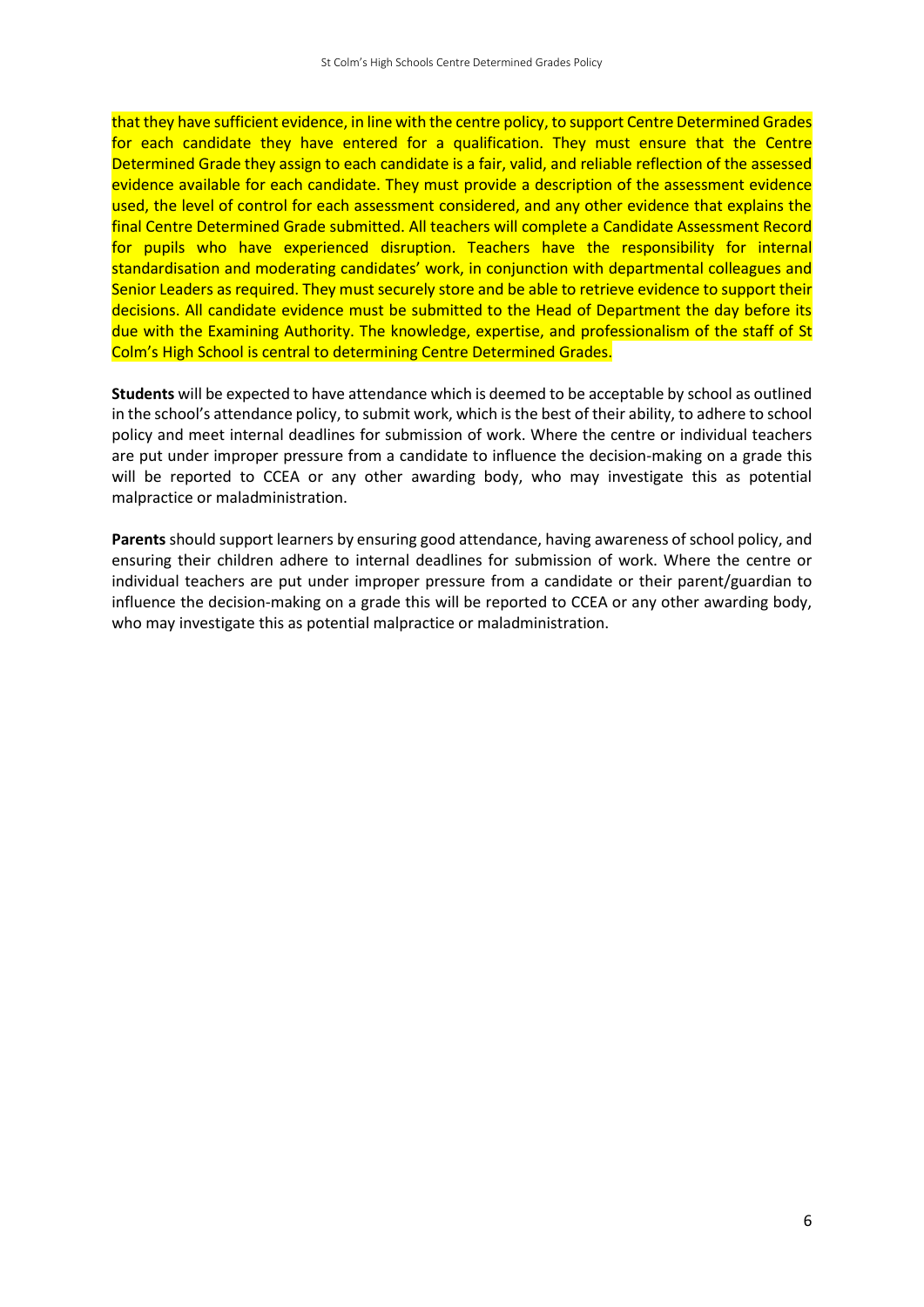#### **Training, Support and Guidance**

Teachers involved in determining grades must attend any centre-based training provided. St Colm's High School will engage fully with all training and support that CCEA has provided, including webbased support and training. Further general and subject-specific support and guidance can be found at

[ccea.org.uk/](https://ccea.org.uk/) [eduqas.co.uk/](https://www.eduqas.co.uk/) [ocr.org.uk](http://www.ocr.org.uk/) [ocnni.org.uk/](https://www.ocnni.org.uk/) <https://qualifications.pearson.com/en/campaigns/pearson-covid-19.html> [ymca.co.uk/](https://www.ymca.co.uk/) [libf.ac.uk](http://www.libf.ac.uk/) [cache.org.uk/](https://www.cache.org.uk/)

The centre policy will be supported through training provided by CCEA to Senior Leaders through the CIEA. Senior Leaders will disseminate this training to all teachers involved in producing Centre Determined Grades. If relevant staff are unable to attend subject support meetings or training, they must delegate to the most suitable alternative member of staff and ensure that the information is shared at the earliest possible opportunity with all relevant staff. The principal should be notified if no one from a department has been able to attend support meetings and the principal will consider how this is addressed.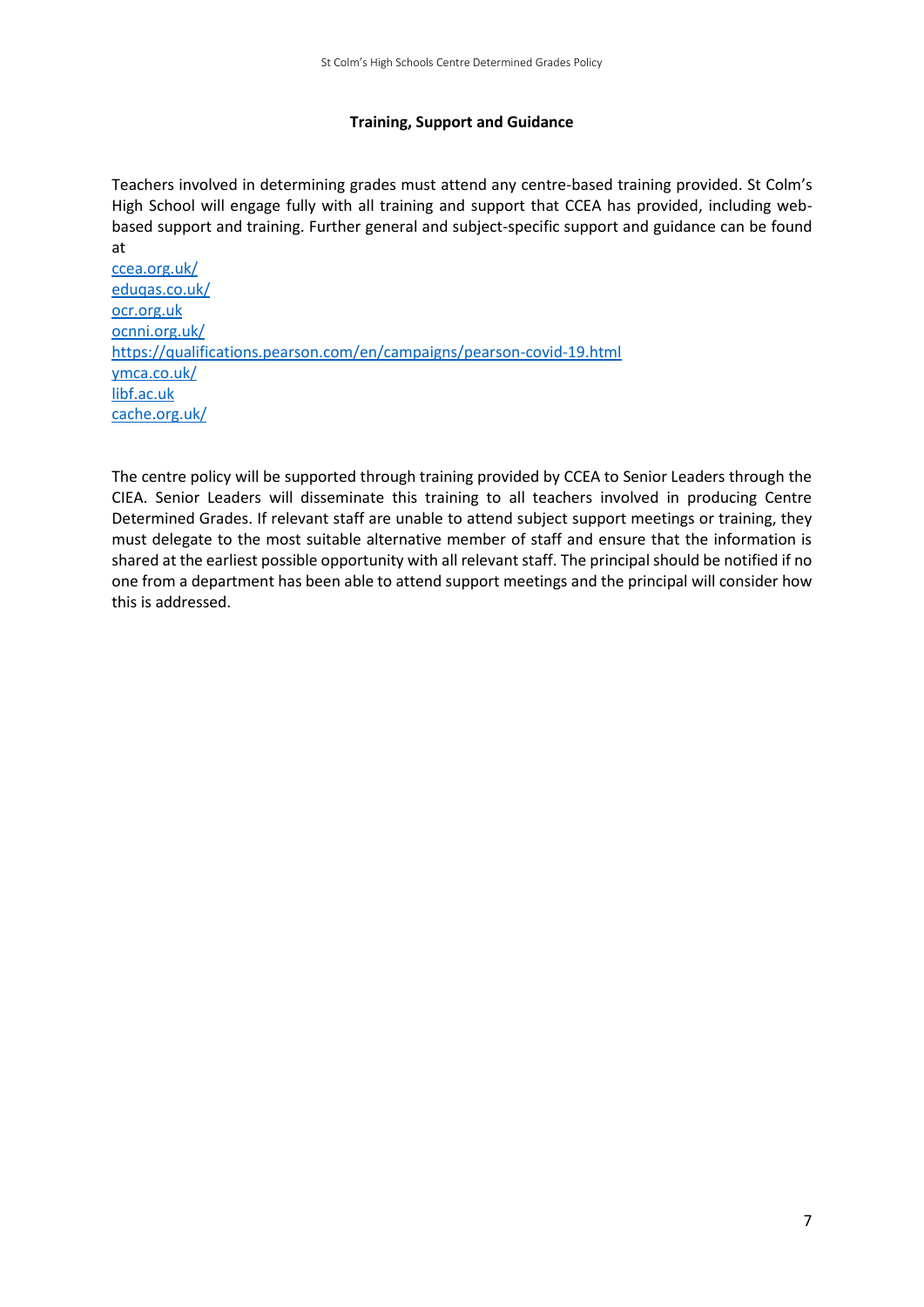#### **Appropriate Evidence**

#### **Alternative Arrangements – Process for Heads of Centre**.

**St Colm's High School** will use the following candidate evidence in arriving at Centre Determined Grades. The first part of the list indicates the key evidence that will be considered, and the asterisked evidence will be used if key evidence is not available:

- CCEA assessment resources for 2021
- CCEA past papers
- mock examinations, which relate to the CCEA specifications
- coursework or controlled assessments, even where not completed if applicable to the subject
- **•** class tests
- homework\*
- Any other subject specific evidence\*

Centre Determined Grades and the accompanying candidate evidence must be submitted to the school no later than **20th May for AS and A2 and 3rdth June for GCSE**

Centre Determined Grades must be submitted to CCEA no later than 21<sup>st</sup> May for AS and A2 and 4<sup>th</sup> June for GCSE

Evidence for Eduqas/ WJEC must be submitted to the school no later than 14th June

Evidence for Pearson must be submitted to the school no later than 18<sup>th</sup> June

Evidence for OCNNI must be submitted to the school no later than 28<sup>th</sup> Mav

Evidence for OCR must be submitted to the school no later than 30<sup>th</sup> June

Evidence for LIBF must be submitted to the school no later than 18<sup>th</sup> June

Evidence for YMCA must be submitted to the school no later than 30<sup>th</sup> June

Evidence for CACHE must be submitted to the school no later than 27<sup>th</sup> April

Student's portfolio / coursework evidence must be authenticated. Evidence submitted should be signed by the pupils. All processes outlined in the school Assessment or Examination Policy should be adhered to

St Colm's High School will base all evidence on the relevant CCEA qualification specifications as set out in the CCEA Alternative Arrangements – Process for Heads of Centre. Likewise, all evidence for other awarding bodies will be based on their guidance for alternative arrangements

St Colm's High School is taking into account the information provided by CCEA about unit omissions before the cancellation of examinations. These are detailed on the Summer 2021 Information Pre-Examination Cancellation section of the CCEA website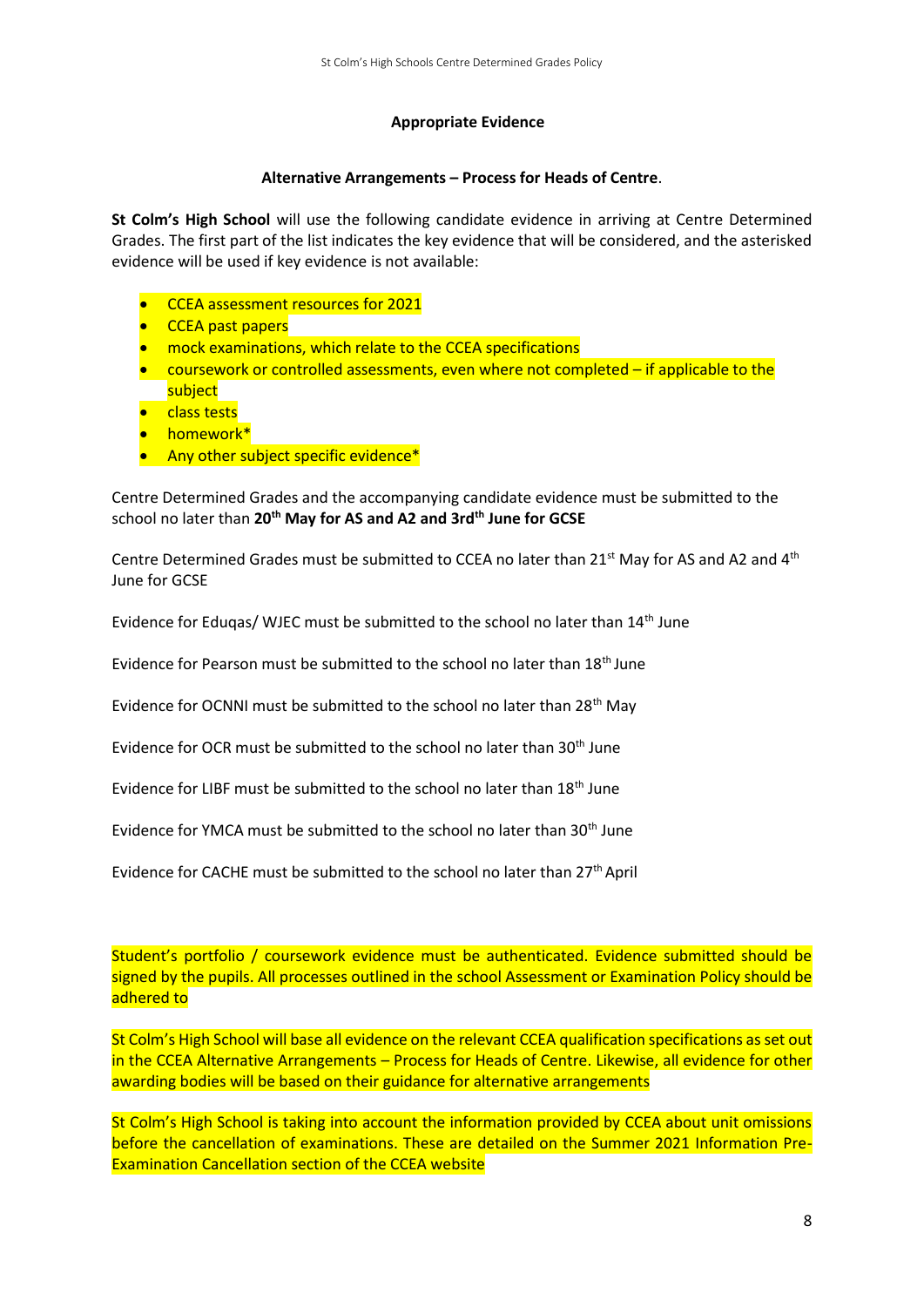St Colm's High School is taking into account disruption that candidates have faced to their learning as a result of COVID-19. Any adaptations that have been made will be recorded in the checklists provided by CCEA and will be based on the CCEA Alternative Arrangements – Process for Heads of Centre

Candidates will be made aware of the evidence that will be used in determining their grades minus grade information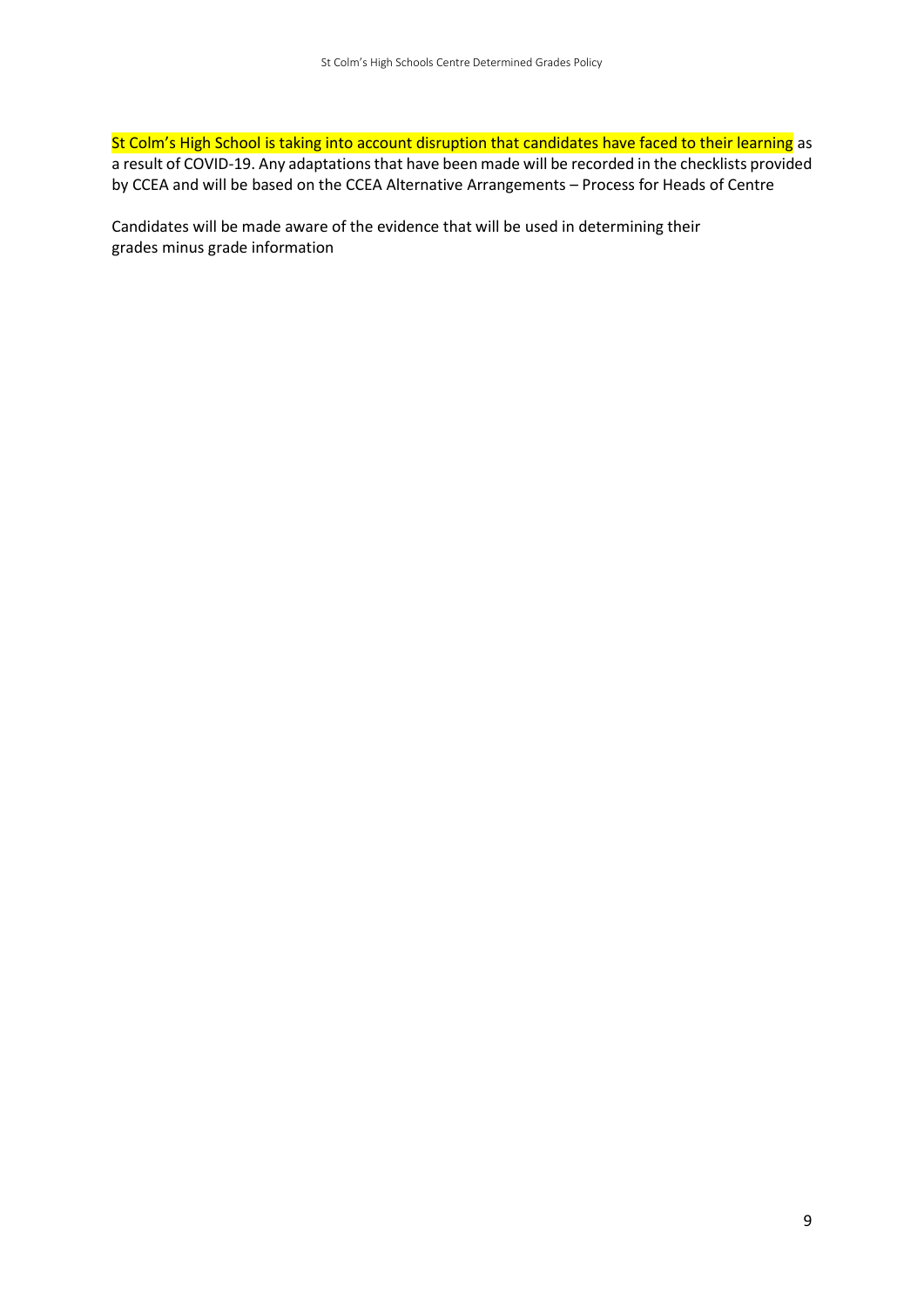#### **Centre Determined Grades**

St Colm's High School will determine grades based on evidence that reflects the standard at which a candidate is performing, i.e., their demonstrated knowledge, understanding and skills in regard to the specification content they have covered.

#### **To make accurate judgements, teachers must have a clear understanding of:**

- the range of skills, knowledge and understanding covered by the specification.
- the assessment requirements and the structure of the specification.
- the grade descriptions at key grades.
- the level of demand of the qualification assessments; and
- the weighting of each component/unit and the type of assessment.

#### **Information on these aspects for each qualification will be drawn from:**

- the CCEA specification and other awarding body specifications
- specimen assessment materials, assessment/coursework assessment tasks, and Chief Examiner and Principal Moderator
- reports, which are available on the CCEA website at **[www.ccea.org.uk](http://www.ccea.org.uk/)**
- reports, which are available from other awarding body specifications

All teachers will complete a Candidate Assessment Record for pupils who have experienced disruption and will forward to their Head of Department/Subject Leader. All teachers are responsible for ensuring that all evidence is stored safely prior to submission to H.O.D and is accessible to support the CCEA Review of Evidence and Award process. It is important that decisions are justified and recorded to show how the evidence was used to arrive at a fair and objective grade.

#### **Internal Standardisation**

In subjects where there is more than one teacher and/or class in the department, it is a requirement to carry out internal standardisation. The purpose of internal standardisation is to provide teachers with confidence in the grades they have assigned, to ensure fairness and objectivity of decisions, and to ensure consistency in the application of assessment criteria and standards. This allows for any teachers' differences to be resolved.

Internal standardisation should include cross-checking of marking across the full range of marks and include candidates from each class. The identified assessment evidence should form the basis of discussions around decisions made. As a result of the internal standardisation process, it may be necessary for a teacher or the Head of Department to adjust the original decision:

- 1. to match the standards as established and understood in the guidance provided; and
- 2. to bring judgements into line with those of other teachers in the department.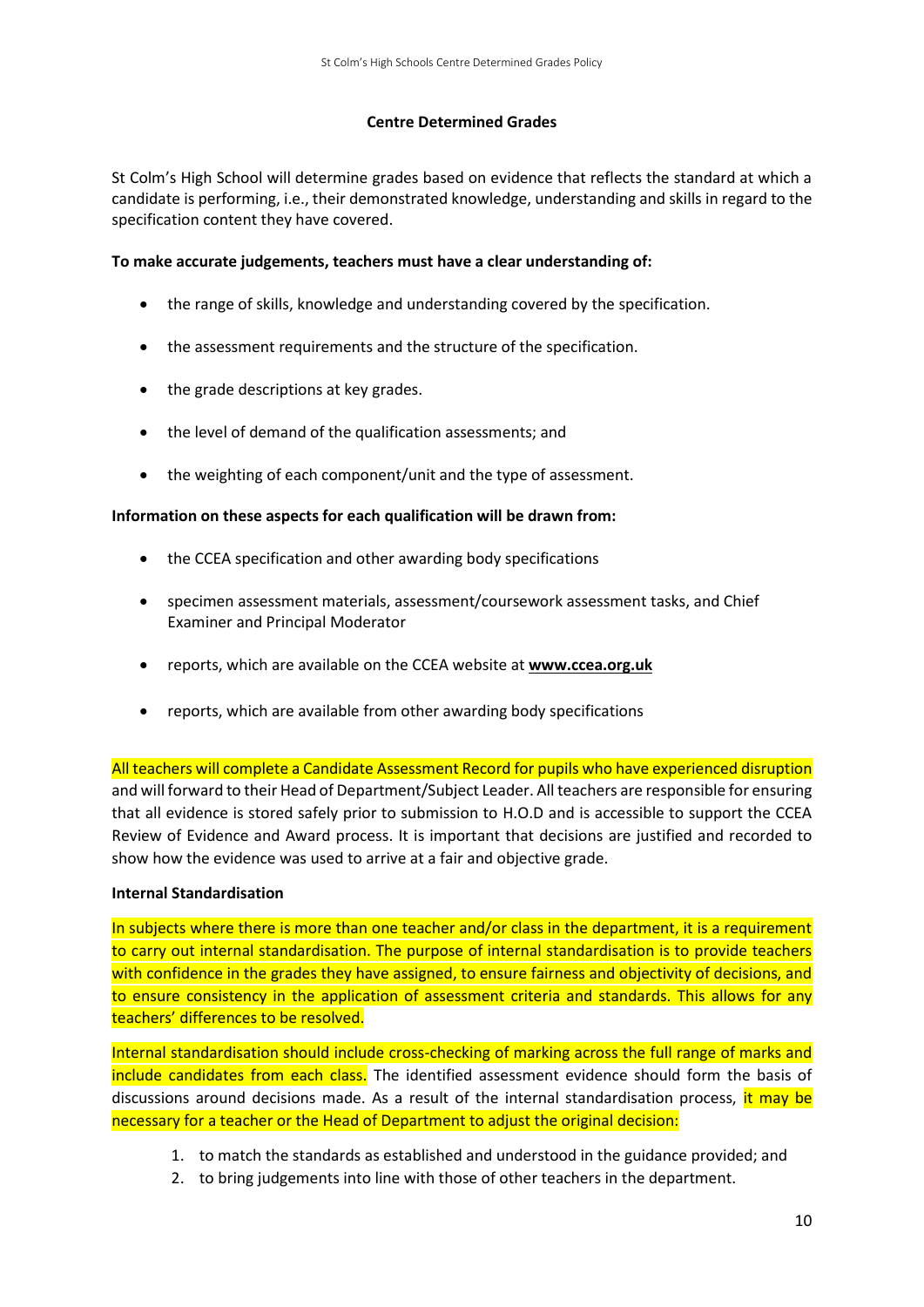In the context of internal standardisation, any necessary decisions will be made by the Head of Department. They should complete the relevant checklist, which will record any adjustments and relevant information.

#### **Head of Centre Moderation and Declaration**

St Colm's High School undertakes to have a consistent approach across departments/subjects.

Heads of Department will carry out moderation, to include a review of marking and the internal standardisation arrangements and will investigate whether decisions have been justified. Unexplained grade profiles will be considered and may result in a review of the evidence used or remarking. A record of decisions should be retained. The moderation exercise will include professional discussions with Heads of Department and will be minuted.

Senior Leaders will consider both the subject and centre outcomes based on the evidence available. The Head of Centre will submit a declaration on behalf of the centre. This will include a confirmation that the Centre Determined Grades for candidates are a true representation of their performance.

#### **Access Arrangements and Special Consideration**

Where candidates have agreed access arrangements or reasonable adjustments (for example a reader or scribe), St Colm's High School will make every effort to ensure that these arrangements are in place when assessments are being taken. Details on access arrangements can be found in the JCQ document Adjustments for candidates with disabilities and learning difficulties, which is available on the JCQ website.

As public examinations have been cancelled, the normal application process to the awarding organisation for special consideration will not apply this summer in the usual manner. However, where illness or other personal circumstances, covered by the JCQ guidelines, might have affected the candidate's standard of performance, St Colm's High School will take account of this when making judgements. Class teachers will record how they have determined any impact of illness or personal circumstances and how this was incorporated into their judgements in the Candidate Assessment Record. St Colm's High School will ensure consistency in the application of special consideration by following the guidance on pages 4–7 of the JCQ document 'A guide to the special consideration process', with effect from 1 September 2020.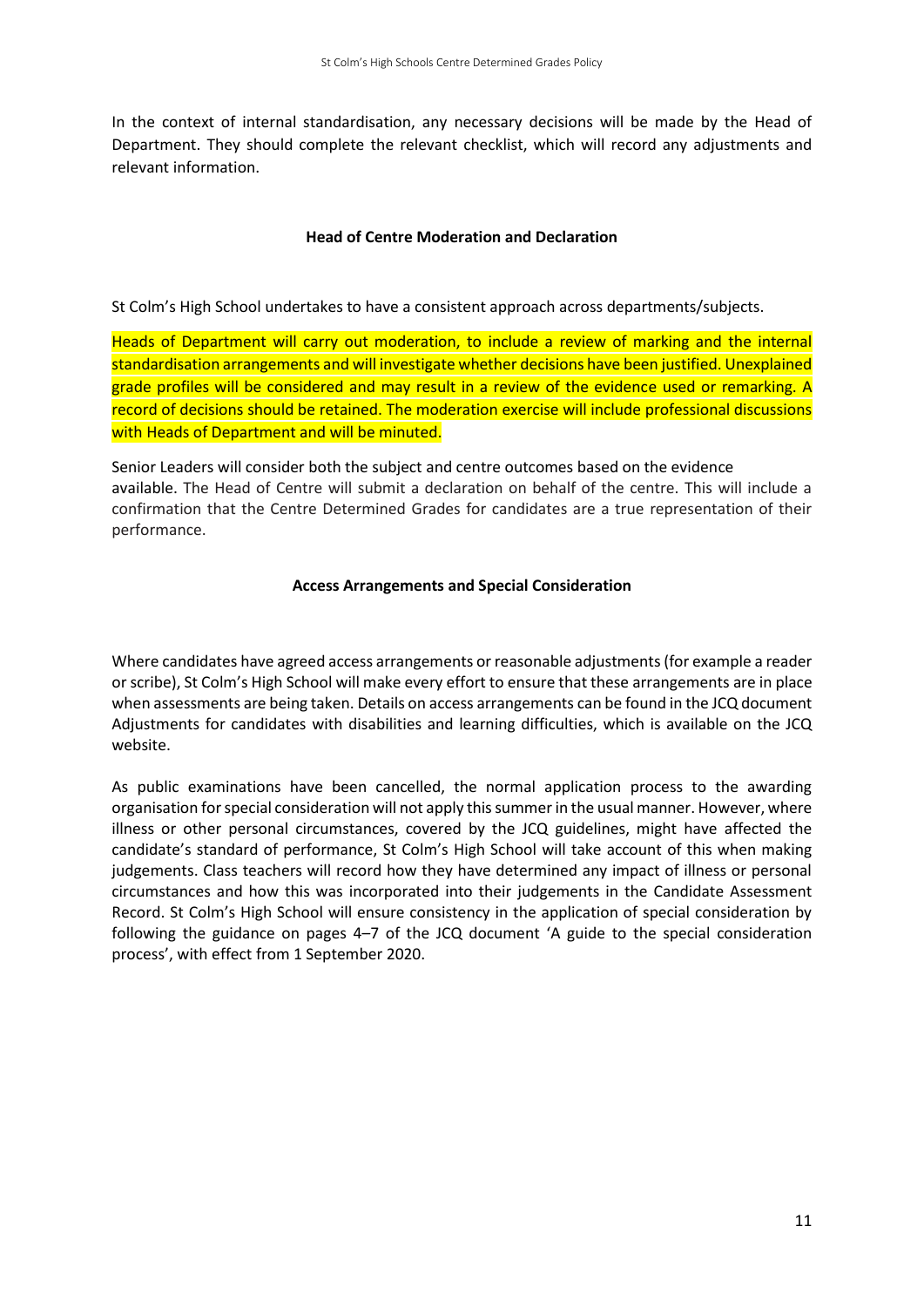#### **Bias and Discrimination**

St Colm's High School will fulfil its duties and responsibilities concerning relevant equality and disability requirements.

The Principal will disseminate guidance from the CIEA training on potential bias in judgements, including the challenges and solutions relevant to a holistic approach to assessing the validity of assessment judgements. This will include information on:

- sources of unfairness and bias (situations/contexts, difficulty, presentation and format, language, conditions for assessment and marker pre-conceptions)
- minimising bias (how to minimise bias in questions and marking, and hidden forms of bias)
- bias in teacher assessments

To avoid bias and discrimination, all staff involved in Centre Determined Grades will consider that:

- unconscious bias can skew judgements
- the evidence should be valued for its own merit as an indication of performance and attainment
- Centre Determined Grades should not be influenced by positive or challenging personal circumstances, character, behaviour, appearance, socio-economic background, or the performance of candidates' siblings
- unconscious bias is more likely to occur when quick opinions are formed; and having effective internal standardisation will help to ensure that there is consideration from different perspectives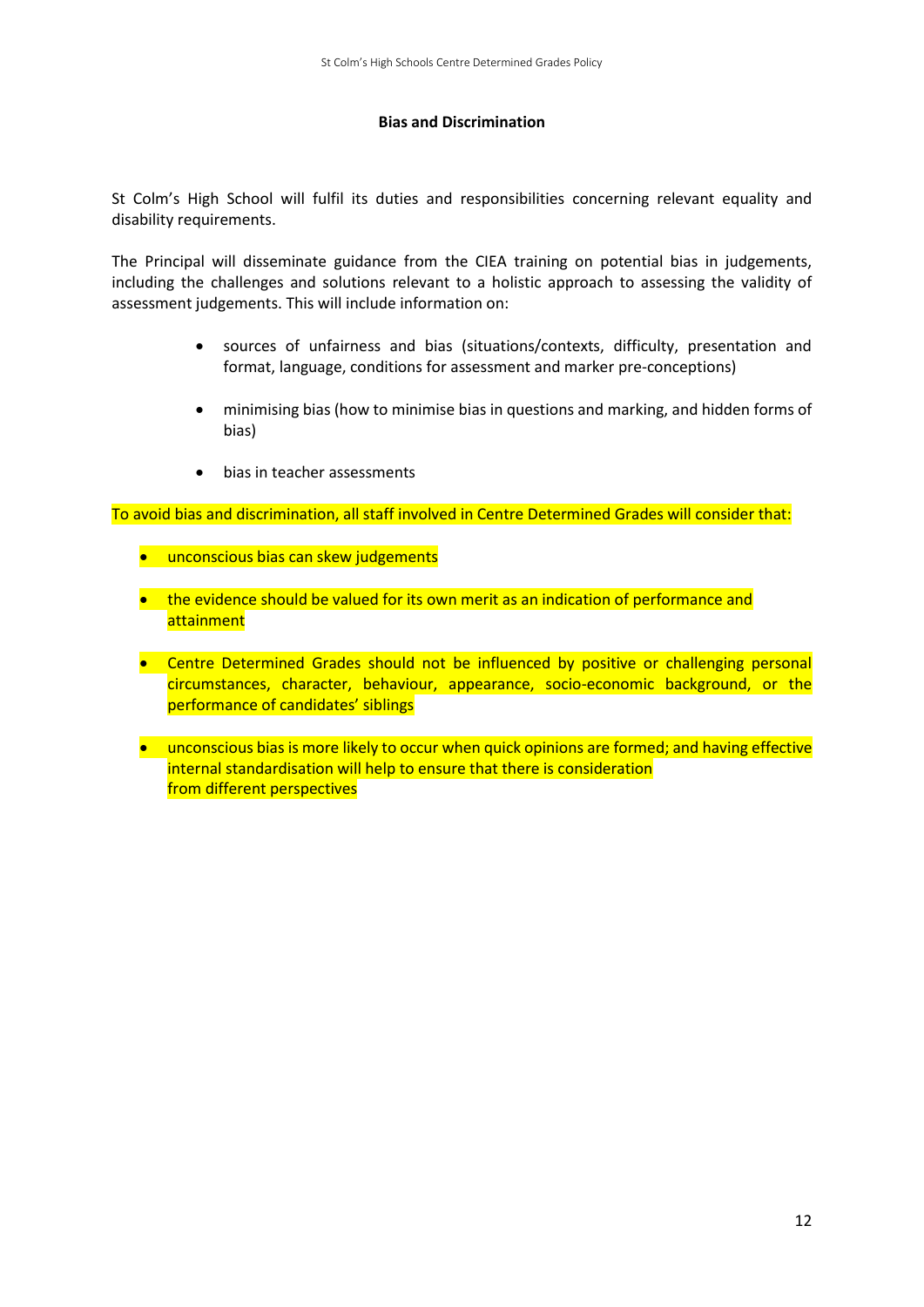#### **Recording Decisions and Retention of Evidence and Data**

It is fundamental that teachers and Heads of Department maintain records that show how Centre Determined Grades have been produced and internally standardised, including the rationale for decisions in relation to individual marks/grades. All evidence used to support the grade determined for each candidate will be retained electronically on the C2k network.

For retention of electronic records, the school will use SIMS for GDPR purposes and acceptable use of data. For retention of hard copies of evidence, the school will implement their usual secure exam storage procedures as per their assessment policy.

It is essential that there are robust, accurate and secure records of decisions and retention of evidence to comply with data protection legislation and in anticipation of centre moderation and the CCEA Review of Evidence and Award process and potential appeals. When requested, evidence will be uploaded via the CCEA application used to submit the Centre Determined Grades. The following CCEA documentation must be fully and accurately completed and retained securely:

- Candidate Assessment Records
- Head of Department Checklists and Departmental Assessment Evidence Grid
- **•** Head of Centre Declaration

#### **Students Who Are Taught at a Different Centre (Consortium)**

Students who are being taught at a different centre from the one where the entry was made should be included in the grading of the centre that made the entry. The centre making the entry should consult with the teaching centre and compare evidence on student performance in both centres to determine an agreed grade. The home centre, which is making the entry for the student, has final responsibility for submitting a Centre Determined Grade. The centre making the entry will need to ensure they have access to all available students' evidence, as this may be requested of them to support the CCEA sampling process.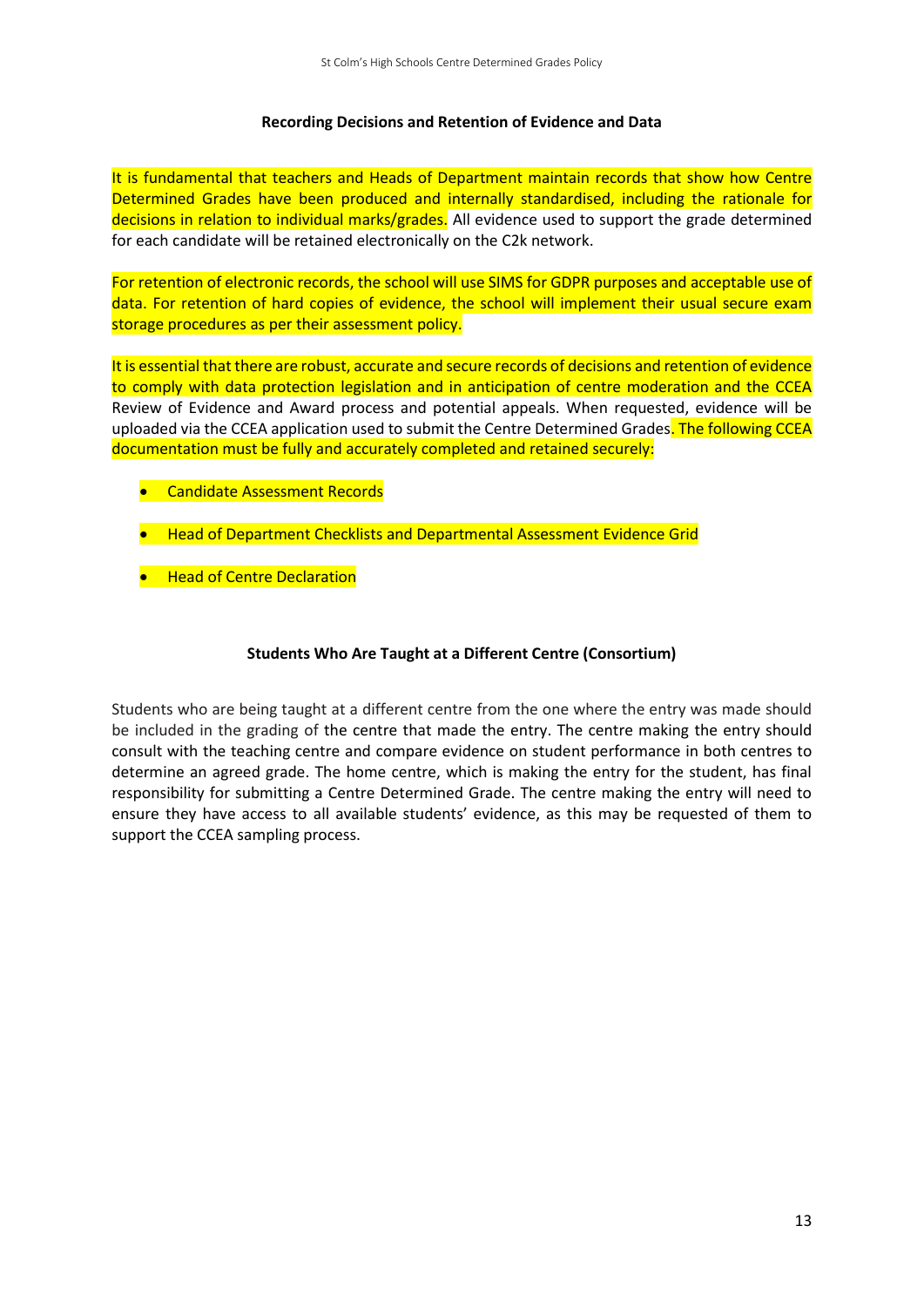#### **Confidentiality**

St Colm's High School will not disclose any candidates' Centre Determined Grades in advance of the official issue of results. This is in keeping with the centre's GDPR policy and CCEA and any other exam board requirements.

#### **Malpractice/Maladministration**

St Colm's High School will act ethically, to uphold the integrity of the qualifications system and to report potential cases of malpractice or maladministration to CCEA or any other exam board for investigation. There may be instances where the centre or individual teachers are put under improper pressure from a candidate or their parent/guardian to influence the decision-making on a grade. Any improper pressure must be reported to CCEA or any other exam board for investigation, who may investigate this as potential malpractice or maladministration.

Other examples of potential malpractice include:

- deception.
- **•** improper assistance to a candidate.
- failure to appropriately authenticate a candidate's work.
- over-direction of candidates in preparation for assessments.
- the centre submitting grades not supported by evidence or that they know to be inaccurate.
- centres entering candidate(s) who were not originally intending to cash in a grade in the Summer 2021 series.
- failure to engage as requested with CCEA during the review stage of the process; and
- failure to keep appropriate records of decisions made and Centre Determined Grades.

The consequences of malpractice or maladministration are as published in the JCQ guidance for suspected Malpractice: Policies and Procedures*,* which is available on the JCQ website, and include the risk of a delay to candidates receiving their grades, up to and including removal of centre status.

#### **Private Candidates**

For subjects where entries have been made for private candidates, centres will ensure that they have sufficient evidence to confidently submit an objective Centre Determined Grade. If evidence is limited, it is essential that these candidates complete the CCEA assessment resource or an appropriate adaptation of the assessment resource. Thereafter, decisions for the private candidate should be made with the same approach as for all other candidates at St Colm's High School.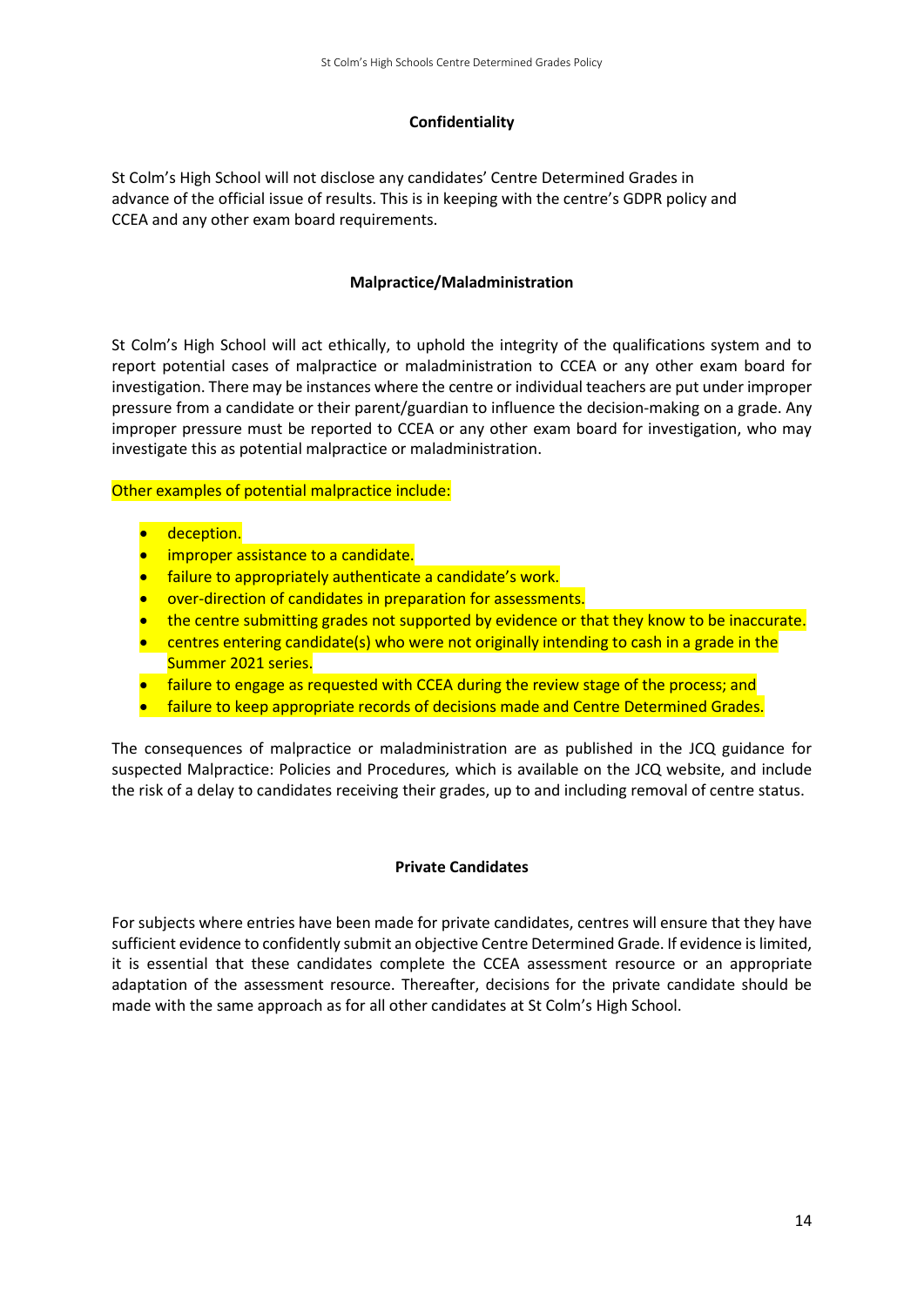### **Conflicts of Interest**

To protect the integrity of assessments, staff must declare any potential conflicts of interest to the Head of Centre. Instances when there may be a conflict include teaching and preparing members of their family or close friends for qualifications that include internally assessed components. The Head of Centre will take the appropriate actions to manage any potential conflicts of interest arising with centre staff, following the requirements set out in **CCEA's Alternative Arrangements – Process for Heads of Centre** document.

St Colm's High School will also carefully consider the requirements of their centre policies, particularly in relation to the separation of duties and personnel to ensure fairness in later process reviews and appeals.

### **Internal Appeals Procedure Relating to Centre Determined Grades**

A written internal appeals procedure is available to permit candidates' recourse in relation to the production of a Centre Determined Grade. St Colm's High School internal appeals procedure is available for staff, candidates and parents on the school website**.** It outlines the roles and responsibilities for centre staff and provides clarity on the various steps in the internal procedure. The various steps of the internal appeals procedure are timebound and in line with CCEA requirements. Candidates will be updated at each stage and will be informed in writing of the outcomes and recourse procedures.

### **Complaints Procedure**

St Colm's High School's internal complaints procedure permits candidates to challenge the centre's delivery or administration of a qualification (including failure to follow their internal appeals procedure correctly) and is available on the school website.

### **Contingency**

In the event of a further lockdown or periods of self-isolation for staff and candidates, the centre will endeavour to complete assessments and carry out all quality assurance procedures in keeping with JCQ regulations and within the deadlines published by awarding bodies. This may result in a reduction in the level of control of assessment evidence but this will be only as a last resort.

### **Requirements as a JCQ Registered Centre**

St Colm's High School has reviewed and amended, where necessary, all assessment and examinationrelated policies and procedures in line with the JCQ General Regulations for Approved Centres, 1 September 2020 to 31 August 2021 to ensure appropriateness for the unique context of Summer 2021 qualifications.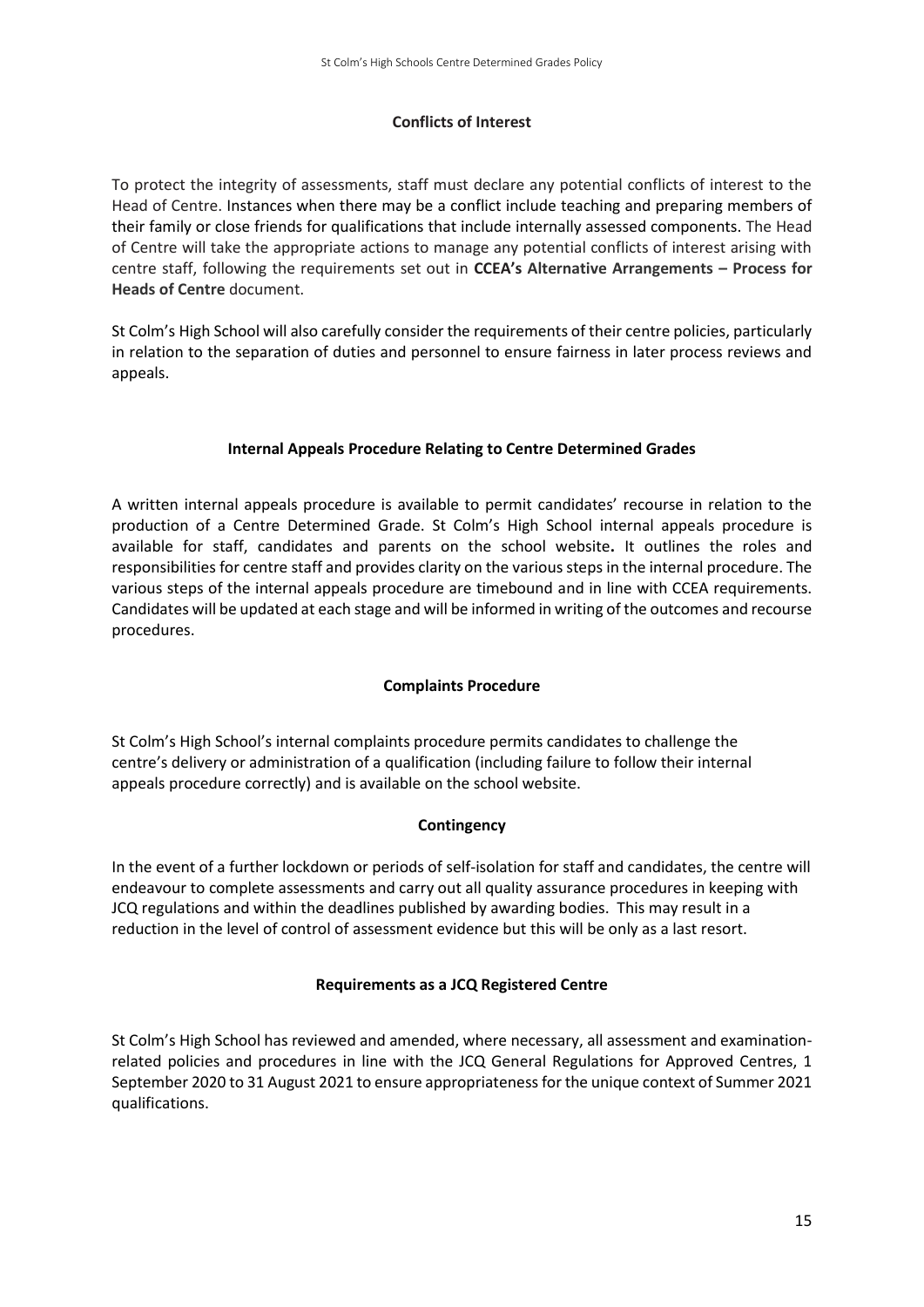St Colm's High Schools Centre Determined Grades Policy

## **Appendices**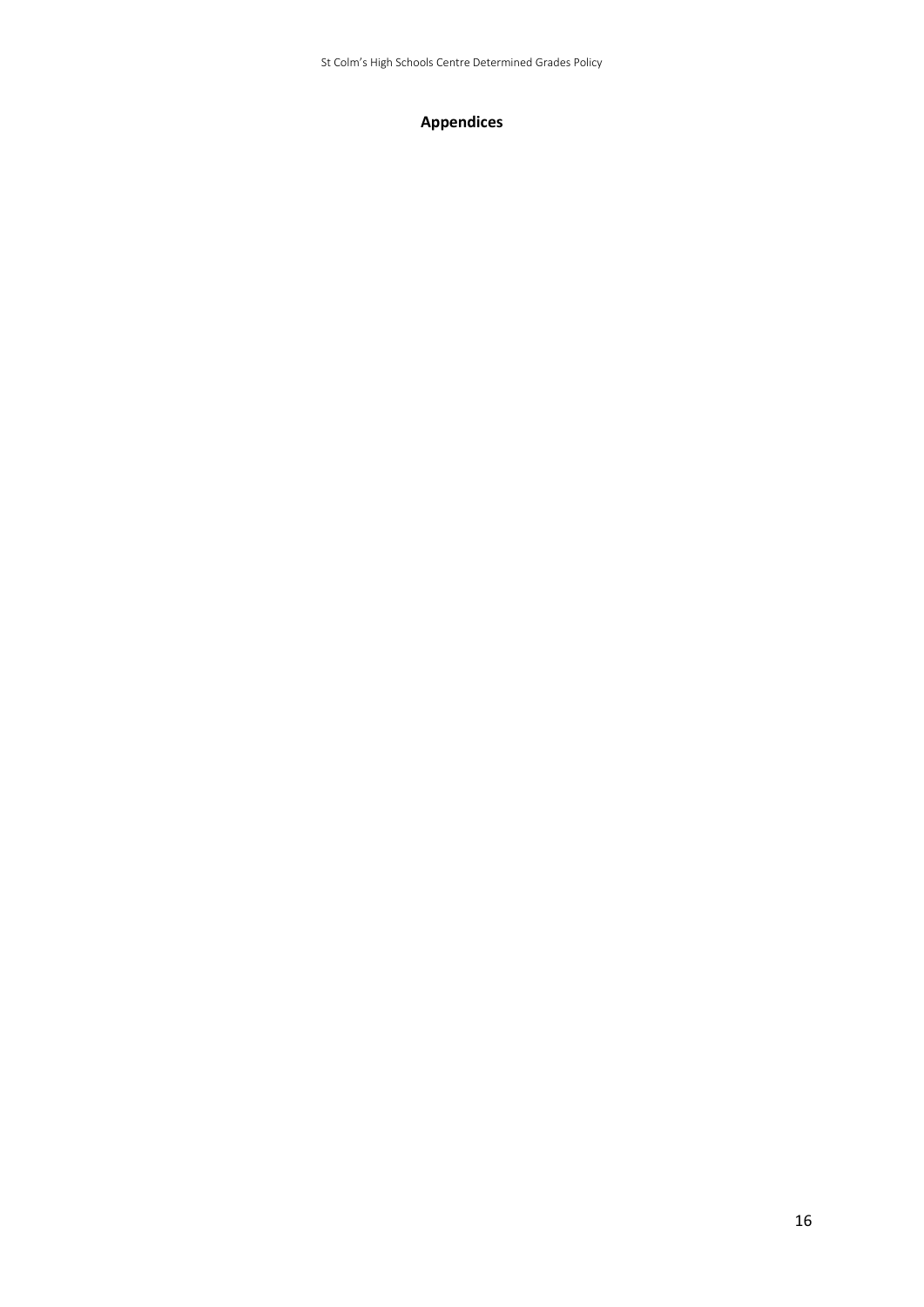## **APPENDIX ONE**

## **EDEXCEL GCSE FINE ART ASSESSMENTS SUMMER 2021**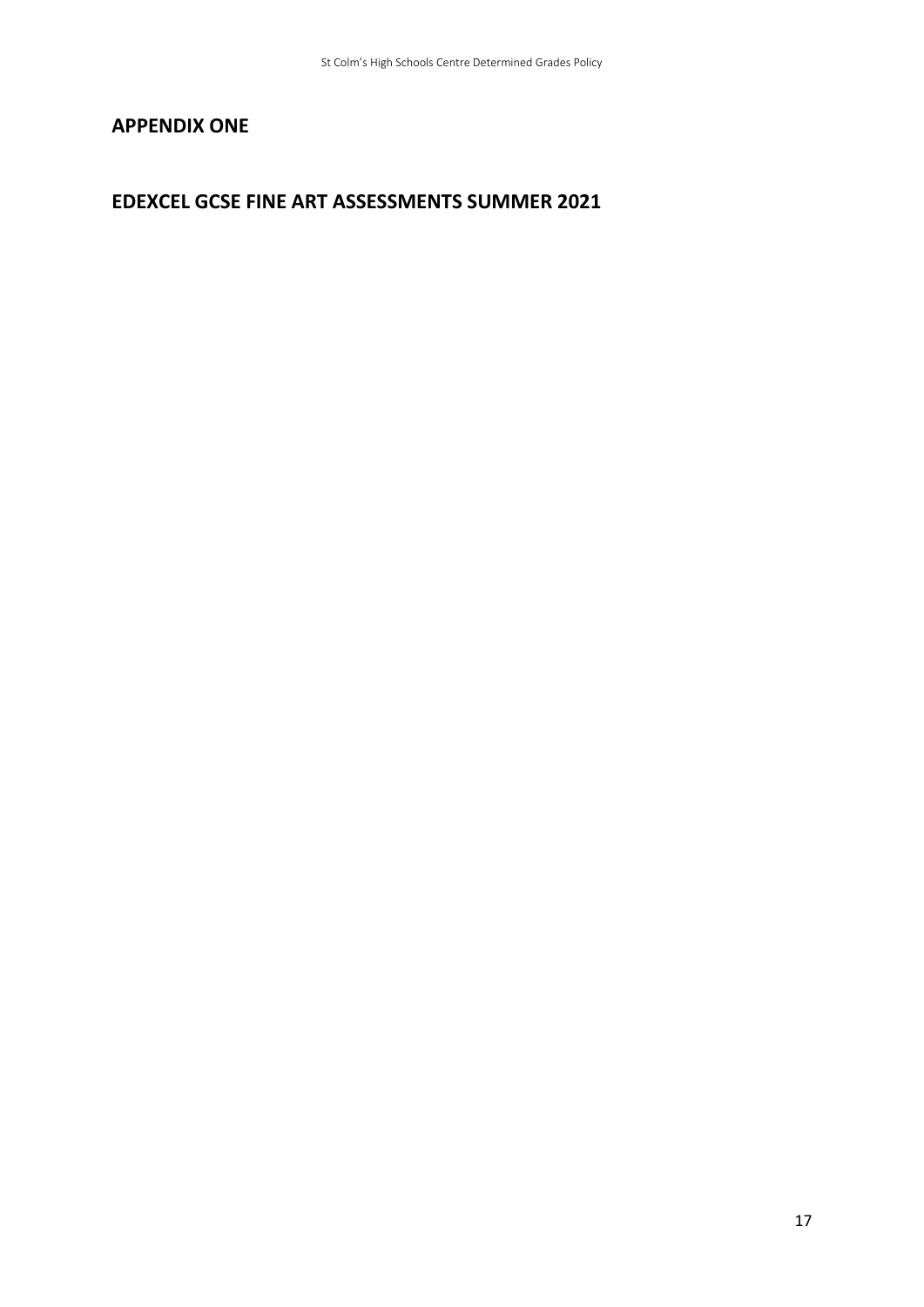## **APPENDIX TWO**

## **CCEA GCSE English Language Summer Assessments 2021**

#### **12S BWA**

9 students in 12S will submit the following evidence:

| <b>EVIDENCE 1</b> | <b>EVIDENCE 2</b>                                                                                 | <b>EVIDENCE 3</b>             |
|-------------------|---------------------------------------------------------------------------------------------------|-------------------------------|
|                   | Unit 1 grades issued by CCEA   Unit 2 Formative Assessment   Unit 4 mock examination taken        |                               |
|                   | following external exams taken   record sheets for 2 Speaking $\&$   as a Christmas assessment in |                               |
| in January 2020   | tasks taken<br>Listening                                                                          | in   December 2020 and marked |
|                   | October 2019 and April 2021                                                                       | using CCEA's accompanying     |
|                   |                                                                                                   | mark scheme                   |

5 students in 12S will submit the following evidence:

| <b>EVIDENCE 1</b>                                      | <b>EVIDENCE 2</b>                                                                            | <b>EVIDENCE 3</b>         |
|--------------------------------------------------------|----------------------------------------------------------------------------------------------|---------------------------|
|                                                        | Unit 1 CCEA-issued Assessment   Unit 2 Formative Assessment   Unit 4 mock examination taken  |                           |
|                                                        | resource to be taken week   record sheets for 2 Speaking $\&$   as a Christmas assessment in |                           |
| commencing Monday $3^{rd}$ May   Listening tasks taken | in                                                                                           | December 2020 and marked  |
| 2021                                                   | October 2019 and April 2021                                                                  | using CCEA's accompanying |
|                                                        |                                                                                              | mark scheme               |

## **12T & YEAR 13 UMA**

| <b>EVIDENCE 1</b>   | <b>EVIDENCE 2</b>                                                                             | <b>EVIDENCE 3</b>         |
|---------------------|-----------------------------------------------------------------------------------------------|---------------------------|
|                     | Section A only of Unit 4 CCEA- Unit 2 Formative Assessment   Unit 1 mock examination taken    |                           |
|                     | issued Assessment resource to   record sheets for 2 Speaking &   as a Christmas assessment in |                           |
|                     | be taken week commencing Listening tasks taken in                                             | December 2020 and marked  |
| Monday 3rd May 2021 | October 2019 and April 2021                                                                   | using CCEA's accompanying |
|                     |                                                                                               | mark scheme               |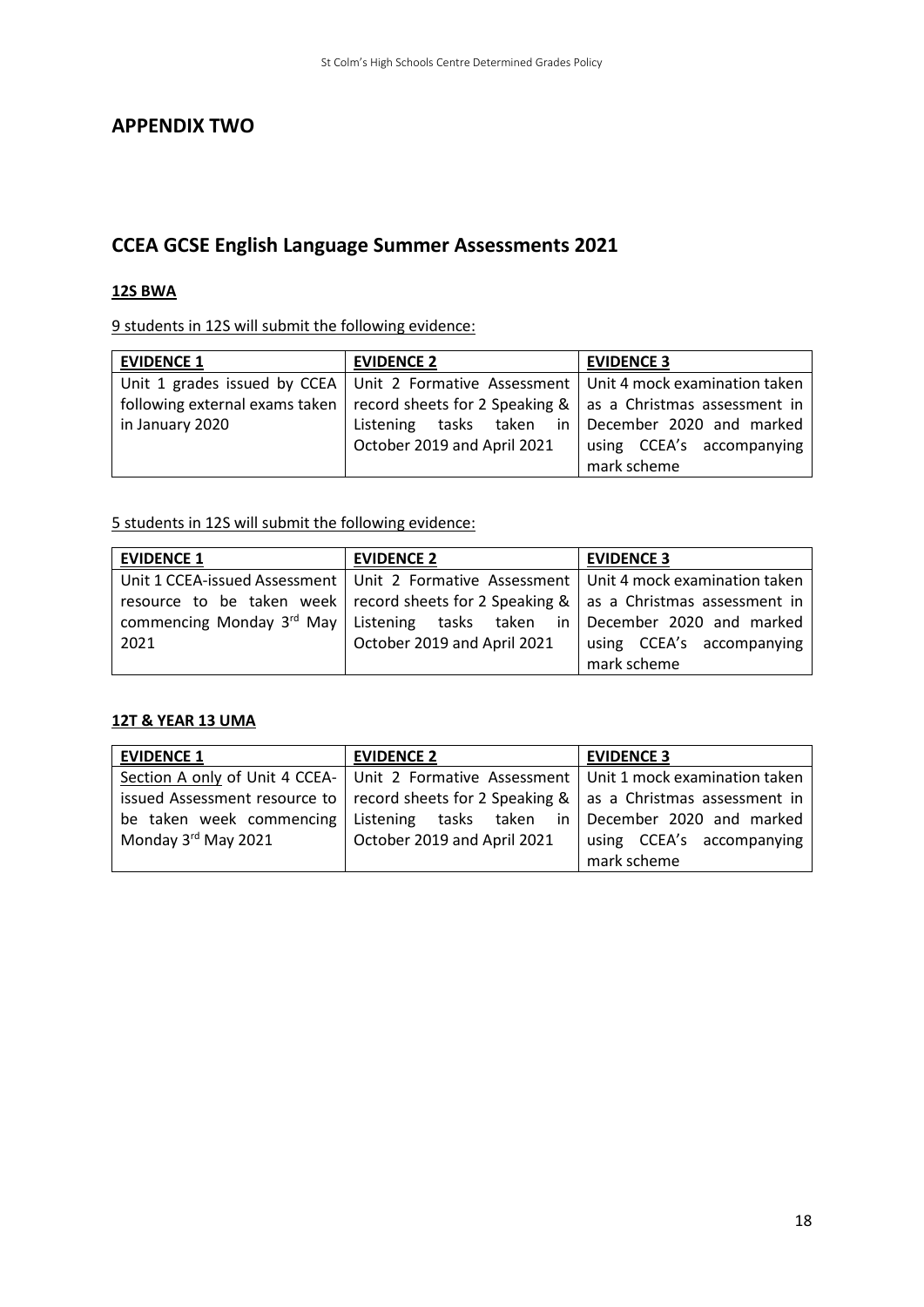## **OCNNI Essential Skills in Communications Levels 1 & 2 Summer 2021**

For both Level 1 and Level 2 qualifications where students are being allocated CDG's, centres must provide the following evidence:

| <b>EVIDENCE 1</b>            | <b>EVIDENCE 2</b>           | <b>EVIDENCE 3</b>        |
|------------------------------|-----------------------------|--------------------------|
| Eligibility criteria listing | Up to 6 pieces of formative | 2 x Speaking & Listening |
|                              | evidence which will consist | portfolios (1 to be      |
|                              | of:                         | completed when students  |
|                              | 3 x reading/writing tasks   | return after Easter)     |
|                              | completed in class.         |                          |
|                              | 1 x mock exam taken in      |                          |
|                              | December 2020 and marked    |                          |
|                              | using accompanying marked   |                          |
|                              | scheme.                     |                          |
|                              | 2x Speaking & Listening     |                          |
|                              | portfolios.                 |                          |

We are not required to provide a CDG for any learner who passed the exam before Christmas. These students will just complete their Speaking & Listening portfolios and submit results as per usual working processes.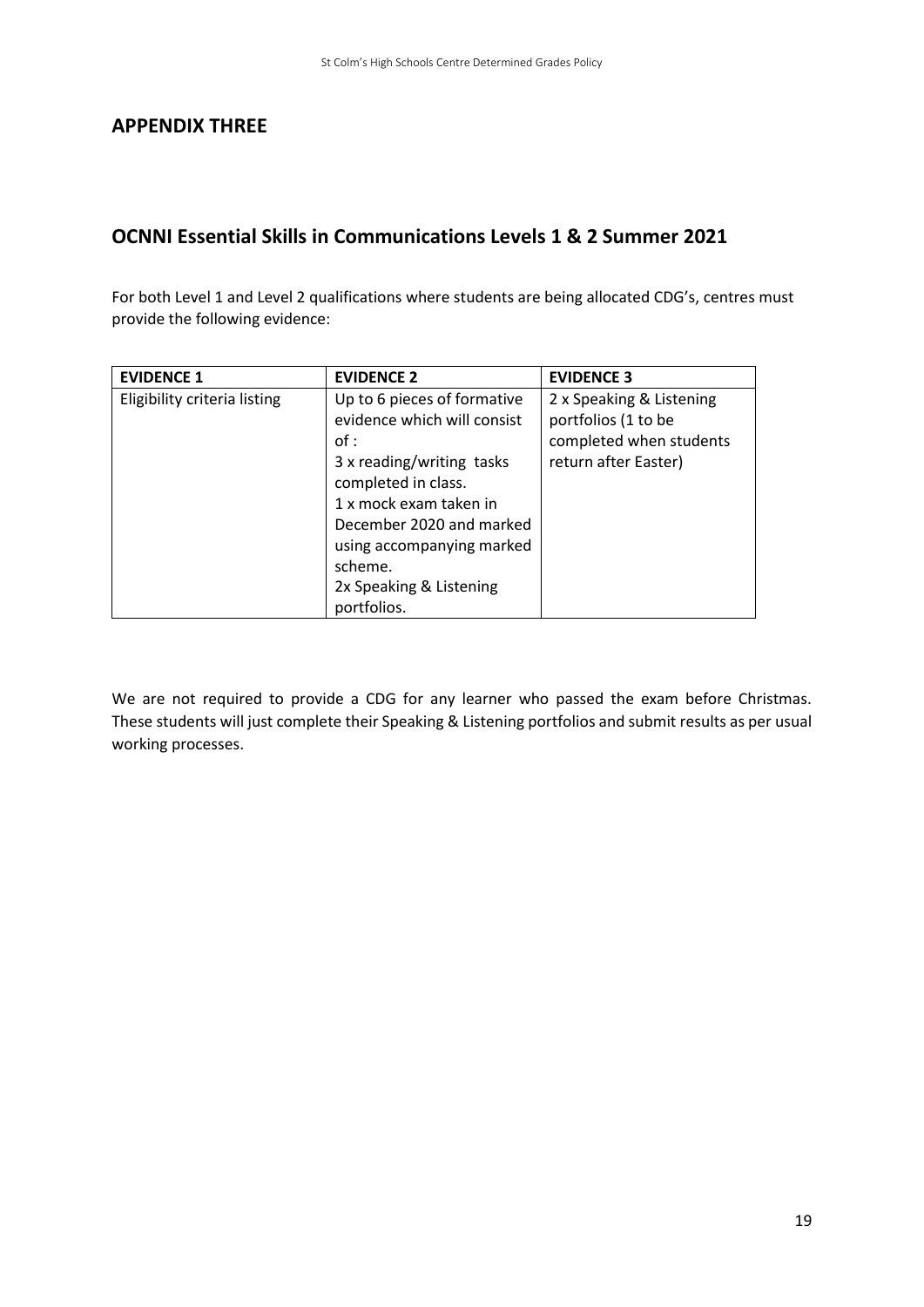## **APPENDIX FOUR**

# **Pearson Edexcel BTEC Level 2 First Award in Travel & Tourism Assessments Summer 2021**

| Unit 1<br><b>Evidence</b> | Unit 2<br><b>Evidence</b> | Unit 3<br><b>Evidence</b> | Unit 5<br><b>Evidence</b> | <b>Holistic Q-</b><br><b>TAG</b> |
|---------------------------|---------------------------|---------------------------|---------------------------|----------------------------------|
|                           |                           |                           | <b>Classwork</b>          |                                  |
|                           |                           | <b>Fully</b>              | Task -                    |                                  |
| <b>CAG</b> from           | <b>CAG</b> from           | Completed                 | <b>Learning</b>           |                                  |
| <b>June 2020</b>          | <b>June 2020</b>          | Unit                      | Aim A                     |                                  |
|                           |                           |                           |                           |                                  |
|                           |                           |                           | <b>Research and</b>       |                                  |
|                           |                           |                           | produce an<br>information |                                  |
|                           |                           |                           | sheet on climate          |                                  |
|                           |                           |                           | and seasons for 4         |                                  |
|                           |                           |                           | destinations              |                                  |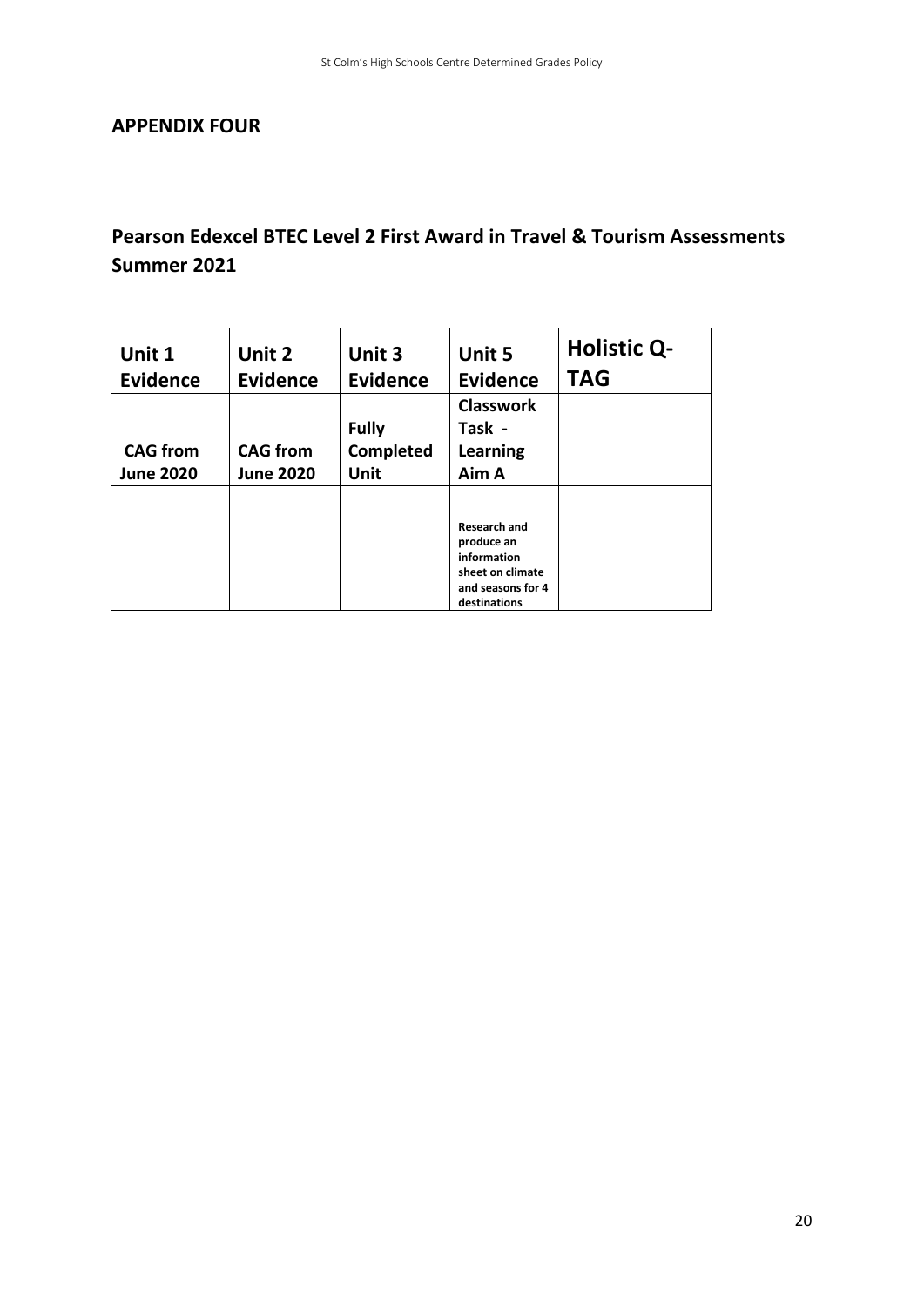## **APPENDIX FIVE**

# **CCEA GCSE Child Development Assessments Summer 2021**

| Evidence 1                   | Evidence 2                  | Evidence 3                 | <b>Centre Determined</b> |
|------------------------------|-----------------------------|----------------------------|--------------------------|
| <b>Controlled Assessment</b> | <b>Halloween Assessment</b> | <b>Assessment Resource</b> | Grade                    |
| completed                    | completed                   |                            |                          |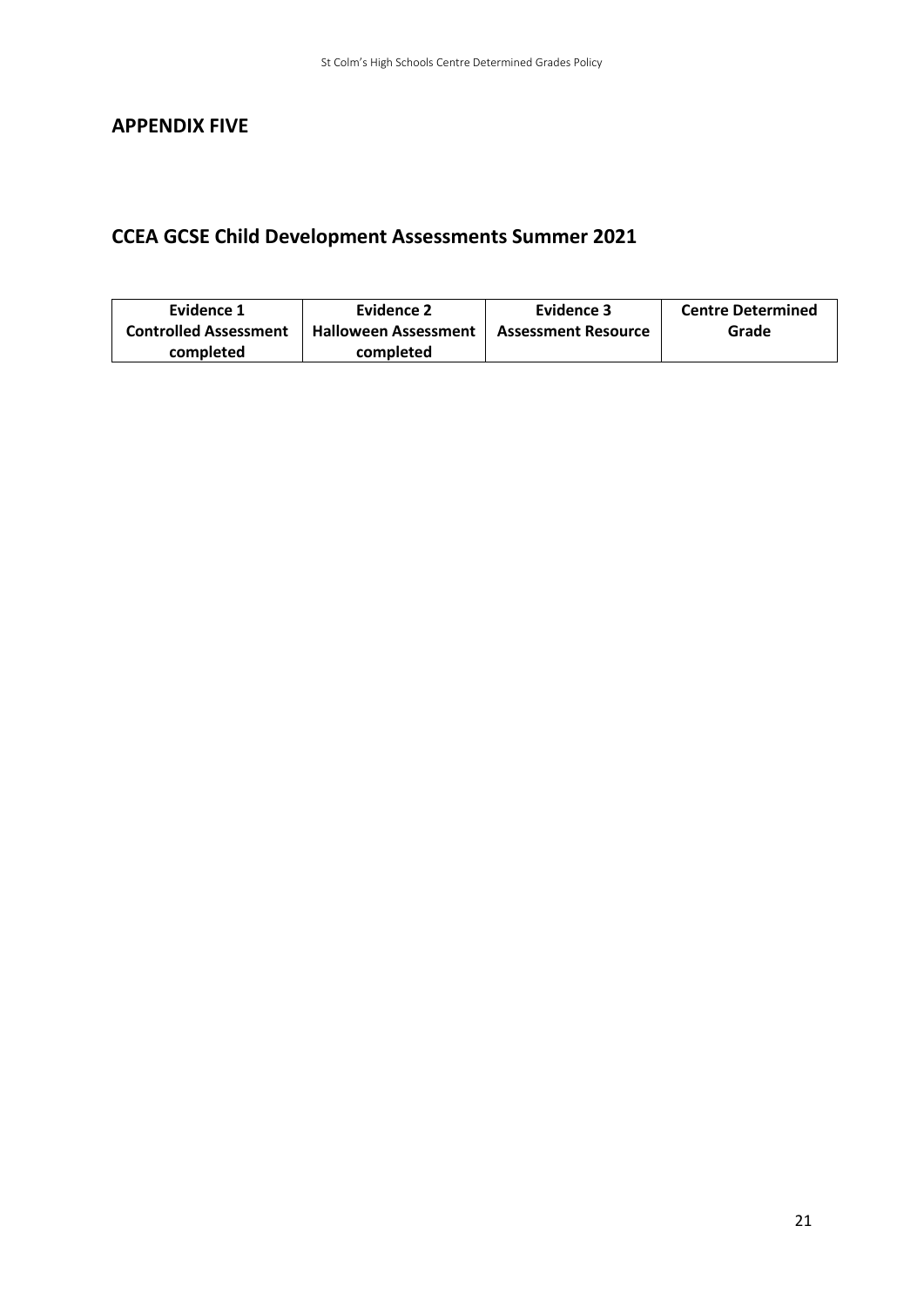## **APPENDIX SIX**

# **CCEA Occupational Studies – Design & Creativity Assessments Summer 2021**

### **Year 11**

**One completed unit – Contemporary Cuisine - CCR**

| AO1 Recall & | <b>AO2 Practical</b> | AO3 Analyse &        | Centre     |
|--------------|----------------------|----------------------|------------|
| Knowledge    | Application          | <b>Evaluate work</b> | determined |
|              |                      |                      | Grade      |

## **CCEA Occupational Studies – Design & Creativity Assessments Summer 2021**

**Year 12**

**One completed unit – Contemporary Cuisine - CCR**

| <b>AO1 Recall &amp;</b> | <b>AO2 Practical</b> | AO3 Analyse & | Centre            |
|-------------------------|----------------------|---------------|-------------------|
| Knowledge               | Application          | Evaluate work | <b>Determined</b> |
|                         |                      |               | Grade             |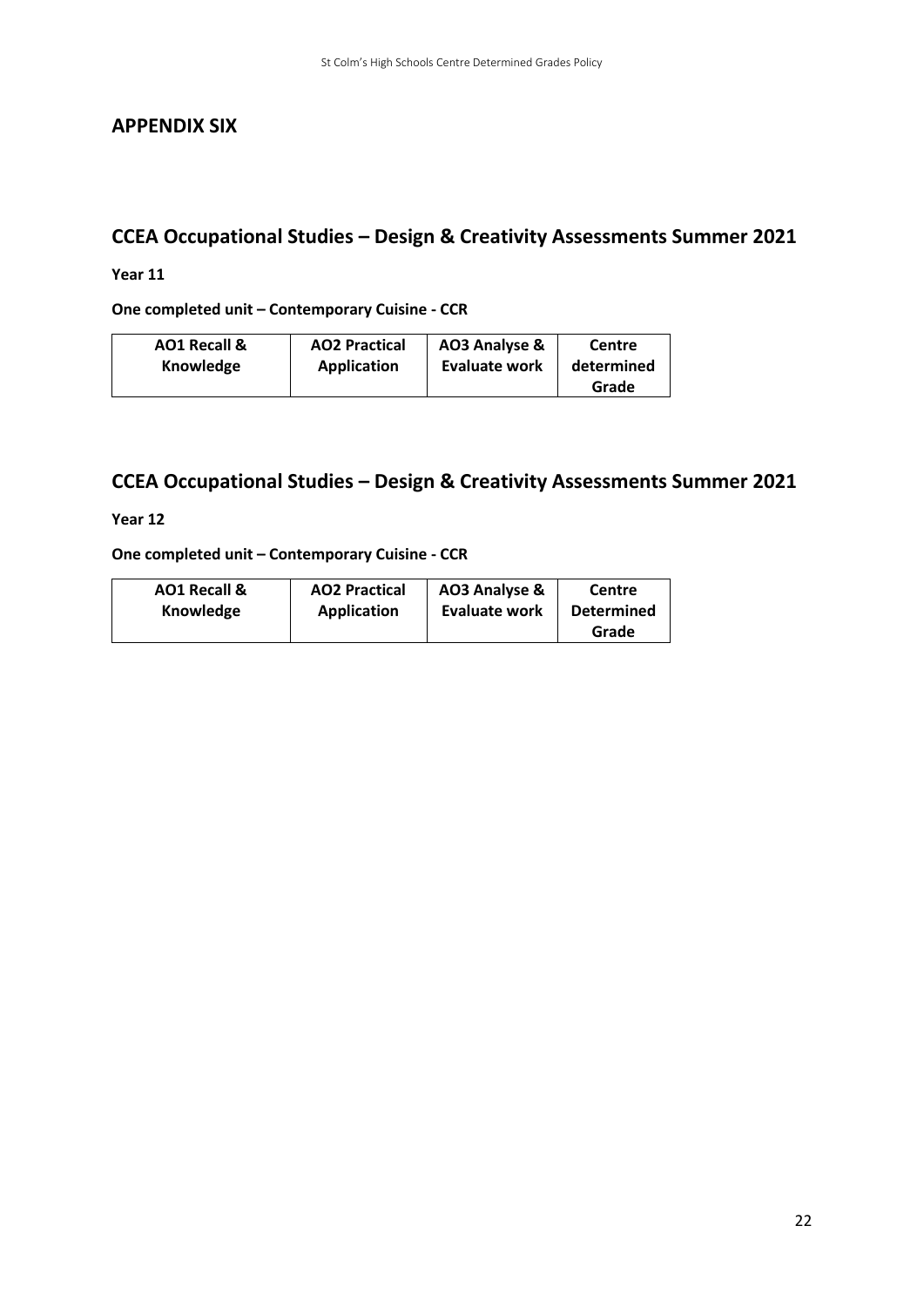## **APPENDIX SEVEN**

## **CCEA GCE Health & Social Care Assessments Summer 2021**

**AS – Promoting Quality Care & Communication in Health Social Care and Early Years Settings** 

| Evidence $1 -$             | Evidence 2 - Completed | <b>Centre Determined</b> |
|----------------------------|------------------------|--------------------------|
| <b>Completed portfolio</b> | <b>Portfolio for</b>   | Grade                    |
| for Promoting Quality      | Communication          |                          |
| Care                       |                        |                          |

## **CCEA GCE Health & Social Care**

**A2 Health & Social Care – Public Health & Health Promotion & Supporting the Family** 

| Evidence $1 -$             | Evidence $2 -$             | <b>Centre Determined</b> |
|----------------------------|----------------------------|--------------------------|
| <b>Completed portfolio</b> | <b>Completed portfolio</b> | Grade                    |
| for Public Health &        | for Supporting the         |                          |
| <b>Health Promotion</b>    | Family                     |                          |
|                            |                            |                          |

**\*Reference to question 31 in 'Technical Questions & Answers' Schools may decide that 2 good pieces will be enough.**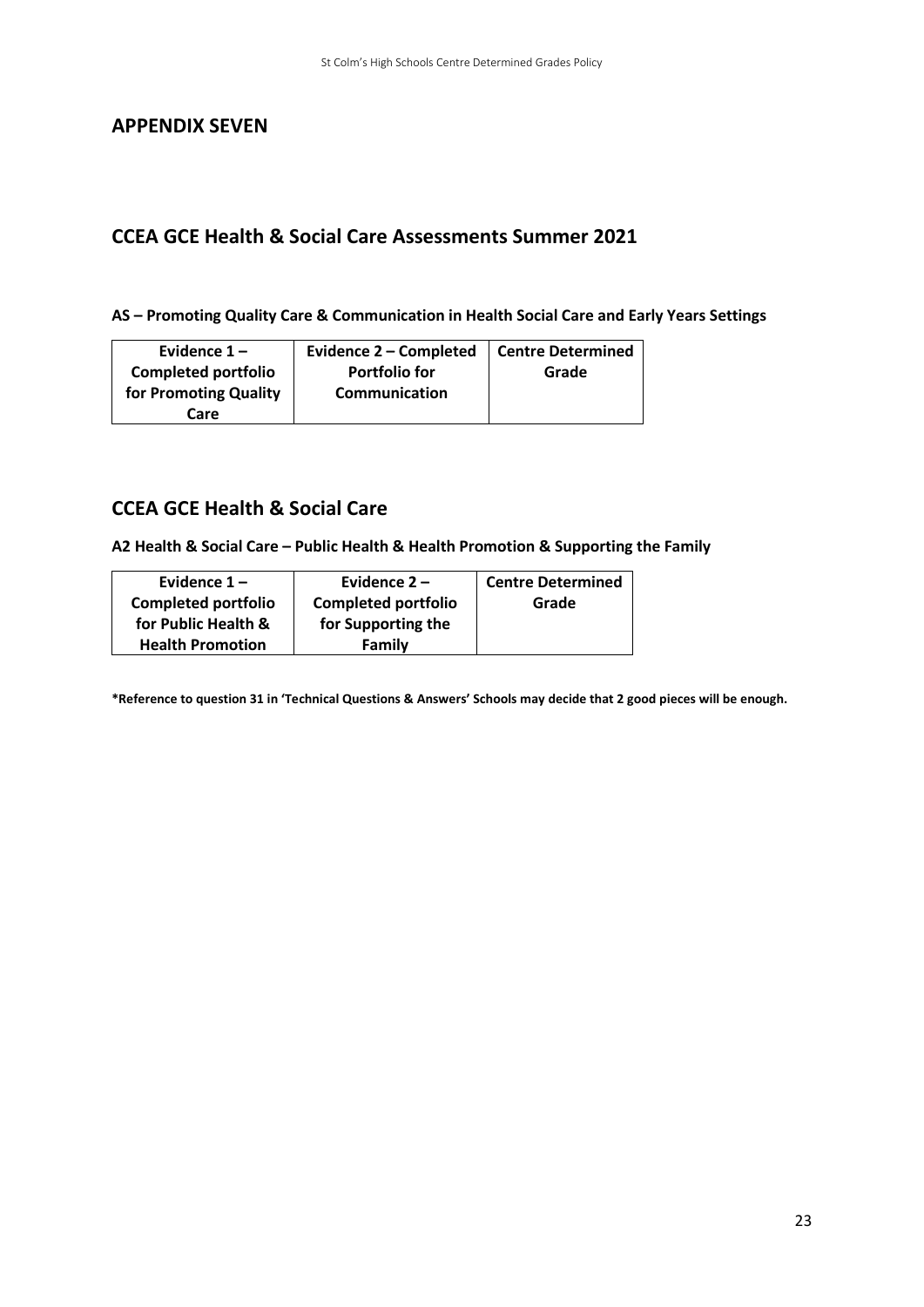## **APPENDIX EIGHT**

## **CCEA Double Award Science Assessments Summer 2021**

For the majority of candidates, we intend to use B1 and C1 module scores as evidence for centre determined grades.

The third piece of evidence will be the CCEA assessment tool for B2.

#### COVID-Related Disruption

Some candidates did not have an opportunity to resit their B1 or C1 Modules due to the cancellation of the exams.

- Any candidate that would have been entered to resit B1 will be offered the opportunity to sit the CCEA B1 Assessment tool.
- Any candidate that would have been entered to resit C1 will be offered the opportunity to sit the CCEA C1 Assessment tool.

If the student does not wish to complete the alternative assessments, we will use their C1 and B1 module scores.

If a pupils scored better in the module than they do in the alternative assessment, we will use their module score (as would normally be the case in module resits).

## Timeline

B2 CCEA Assessment Task 6<sup>th</sup> May.

- B1 alternative assessment CCEA B1 Assessment task 14<sup>th</sup> May.
- C1 alternative assessment CCEA C1 Assessment task 28<sup>th</sup> May.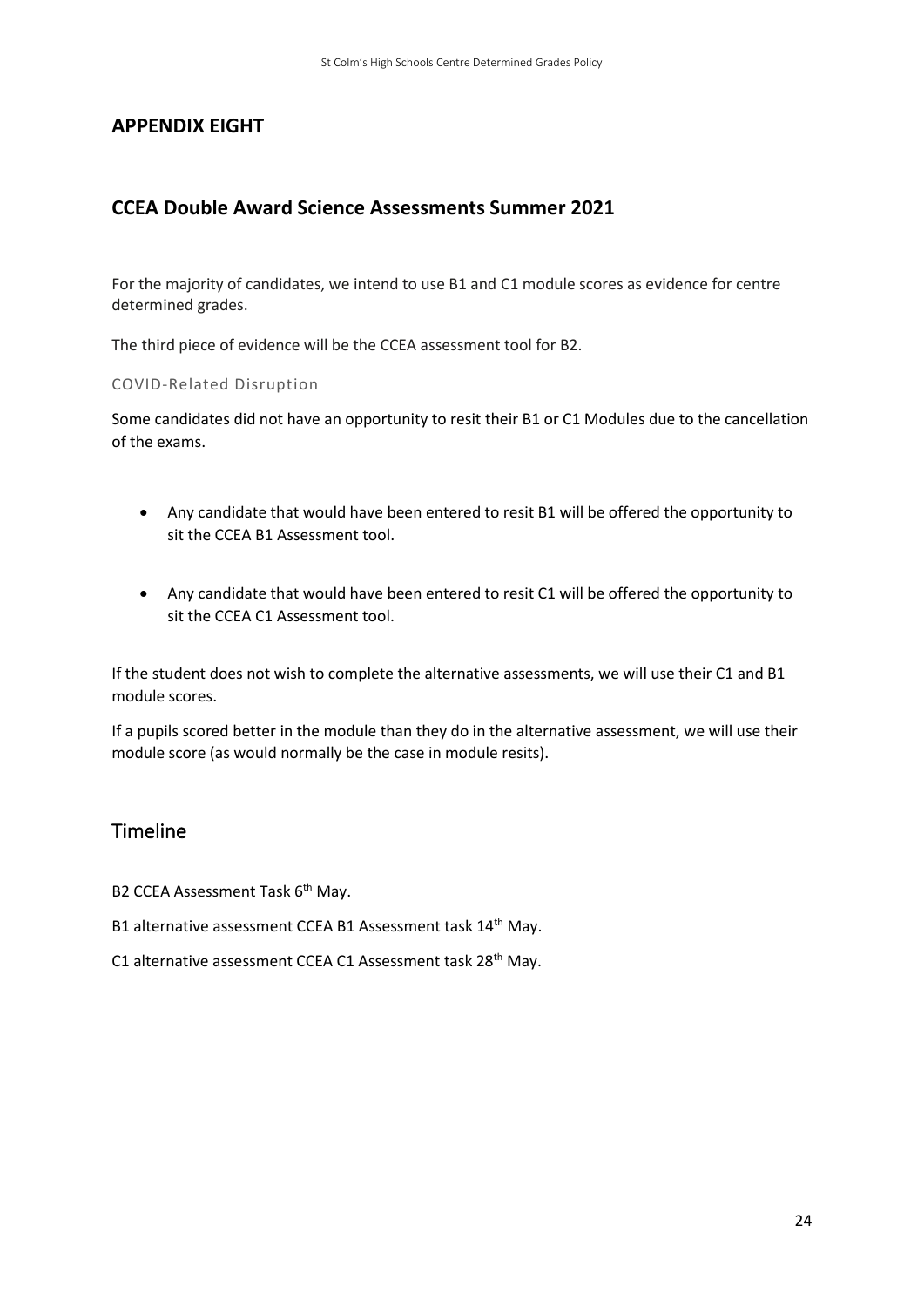## **APPENDIX NINE**

## **CCEA GCSE Learning for Life and Work**

9 of the 10 pupils completed 2 full past papers in high controlled conditions in Personal Development and Citizenship during the December mock window. I have these past papers in my possession and they will be used as evidence.

For these 9 students I also plan to complete the CCEA assessment material for Employability. This means that all of the modules will have been completed in full and a robust CDG can be calculated.

1 pupil did not complete any mocks in December so he will therefore complete all of the CCEA assessment materials. This will allow me to gather information from each area, enabling me to calculate his CDG.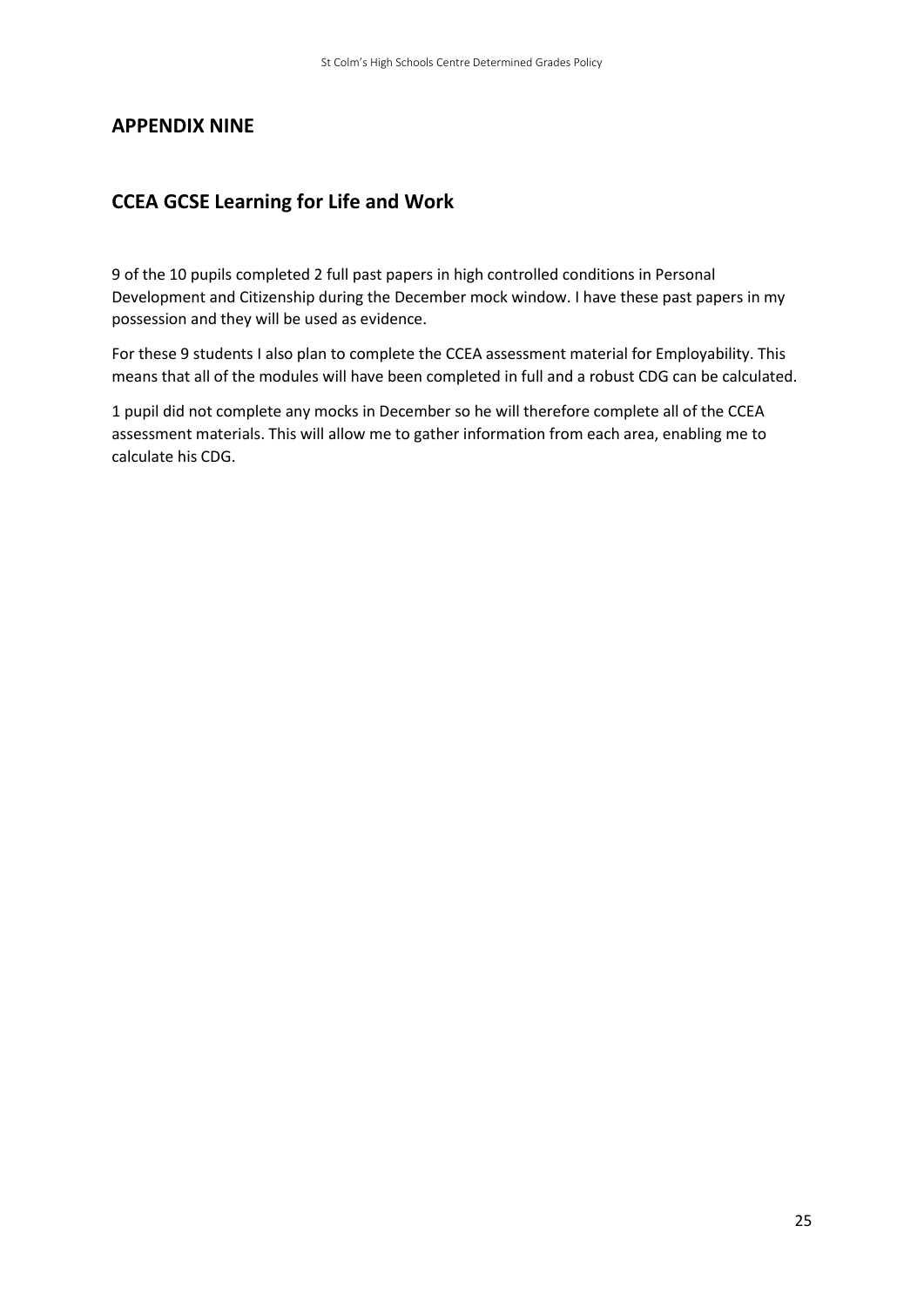## **APPENDIX TEN**

# **CCEA Occupational Studies – Business & Services Summer Assessment 2021**

|                |                                |                      | Unit 9 Modern Office Procedures: Assessment Evidence Tracker |                 |              |              |                                                 |                |
|----------------|--------------------------------|----------------------|--------------------------------------------------------------|-----------------|--------------|--------------|-------------------------------------------------|----------------|
|                |                                |                      |                                                              |                 |              |              |                                                 |                |
|                |                                |                      |                                                              |                 |              |              |                                                 |                |
|                |                                |                      | <b>AO2 Practical</b>                                         |                 |              |              |                                                 |                |
|                | <b>AO1 Recall of Knowledge</b> |                      | <b>Knowledge</b>                                             |                 |              |              |                                                 | A03            |
| $\overline{2}$ | (Assessment 1)                 |                      | (Assessment 2)                                               |                 |              |              |                                                 | (Assessment 3) |
|                |                                |                      |                                                              |                 |              |              |                                                 |                |
|                |                                |                      |                                                              |                 |              |              | <b>Company</b>                                  |                |
|                |                                |                      |                                                              |                 |              |              | Logo,                                           |                |
|                |                                |                      |                                                              |                 |              |              | <b>Business</b>                                 |                |
|                |                                | <b>Materials and</b> |                                                              |                 |              |              | Card,                                           |                |
|                | Health & Safety,               | related Skills       |                                                              |                 |              |              | Letterhead & Final                              |                |
|                | <b>Environment &amp;</b>       | and                  | Remittance                                                   | Electronic      |              |              | <b>Electronic Manual Compliment evaluations</b> |                |
| з.             | <b>Related Careers</b>         | Knowledge            | Log                                                          | <b>Database</b> | <b>Diary</b> | <b>Diary</b> | <b>Slip</b>                                     | 1/3/4          |
|                |                                |                      |                                                              |                 |              |              |                                                 |                |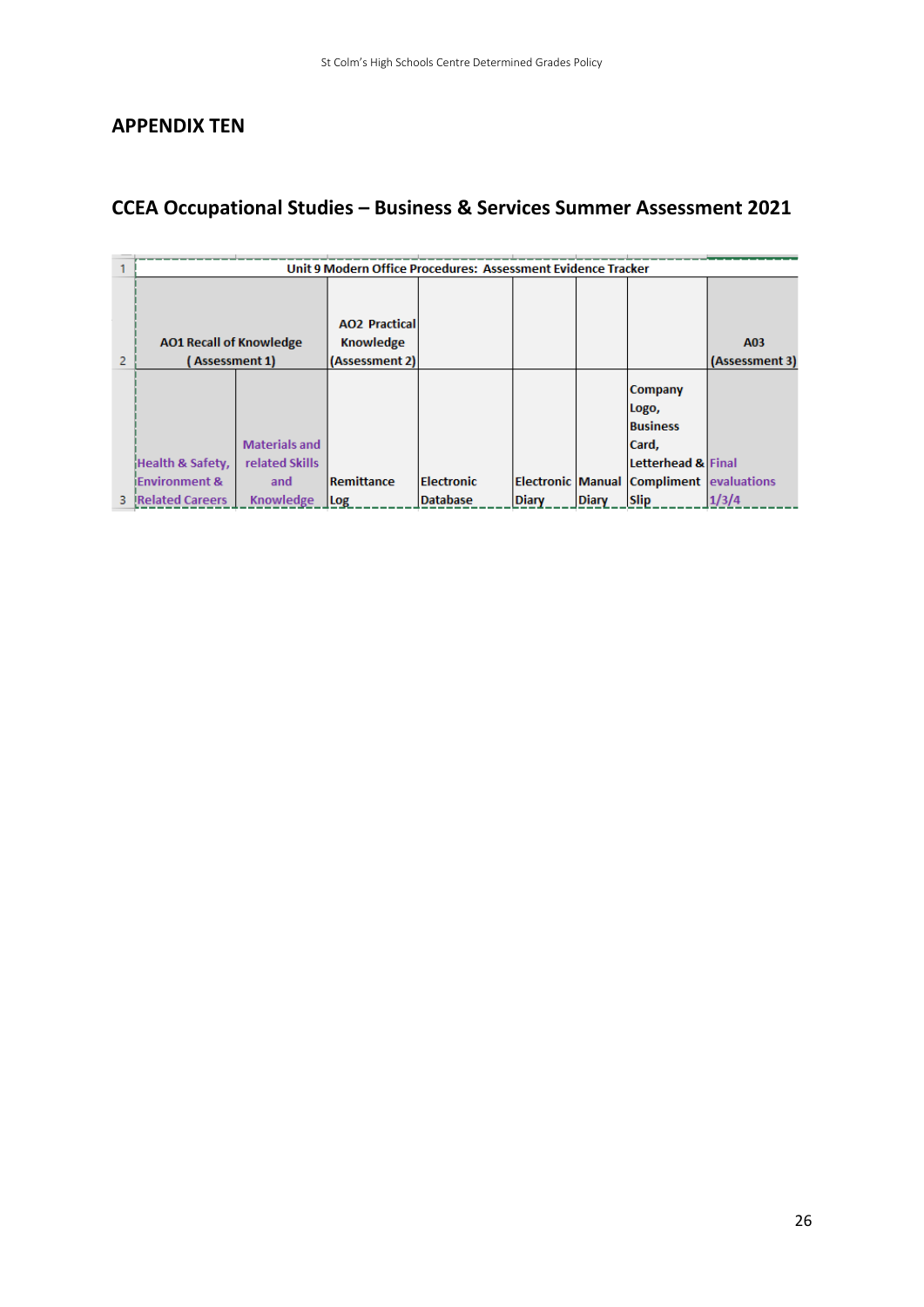## **APPENDIX ELEVEN**

## **London Institute of Banking & Finance Assessments Summer 2021**

- Part A (Unit 1) of the course- 2 x multiple choice past papers. I have selected paper D as the first piece of evidence to be completed under controlled conditions in class next Tuesday (30<sup>th</sup>) March). Pupils are aware of this and are happy to progress. Patricia will complete the second paper, she will choose between papers A & C and complete next week also in the same manner.
- Part B (Unit 1) of the course- Past paper questions around the case study Sam & Emily. I suggest we select 2x 5 marks questions, 1 x 10-mark question and 1 x 15-mark question for pupils to complete after Easter (w/c 19<sup>th</sup> April) under controlled conditions.
- Part B (Unit 2) of the course I suggest we select 2/3 non case study questions from the LIBF assessment tool kit, release date 31<sup>st</sup> March 2021. These questions will also be completed under controlled conditions w/c 3rd May.
- Submission of TAG's 18<sup>th</sup> June 2021
- Exam board will randomly select schools to verify evidence after the above date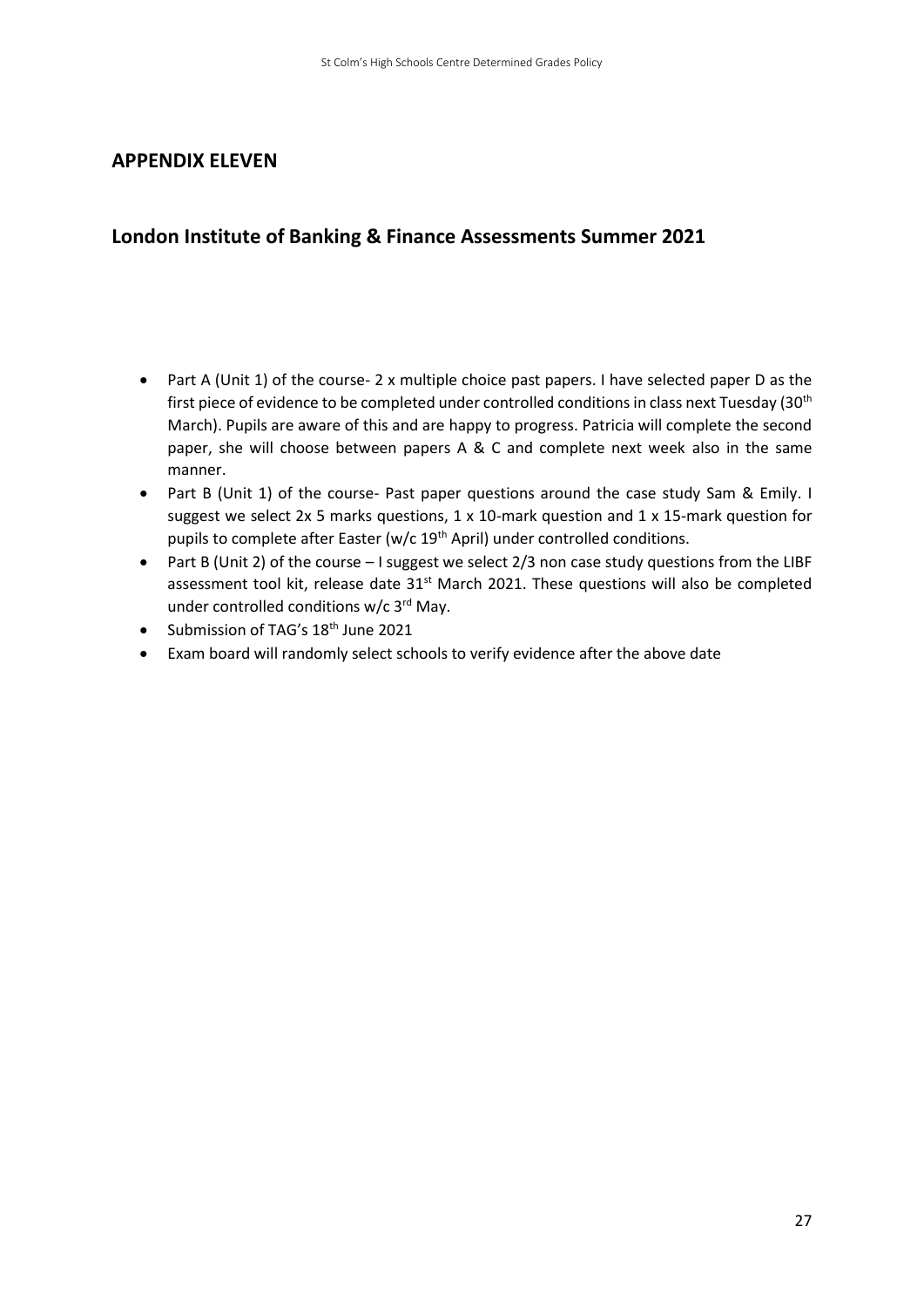## **APPENDIX TWELVE**

## **Pearson BTEC Level 3 Extended Diploma in Sports Assessments Summer 2021**

Pearson BTEC Level 3 National Extended Diploma in Sport.

Unit Submission:

- Unit 1. Anatomy and Physiology
- Unit 4. Sports Leadership (externally SV'd)
- Unit 5. Application of Fitness Testing
- Unit 7. Practical Sports Performance
- Unit 9. Research Methods (permitted omission)
- Unit 17. Sports Injury Management
- Unit 19. Development and Provision of Sport and Physical Activity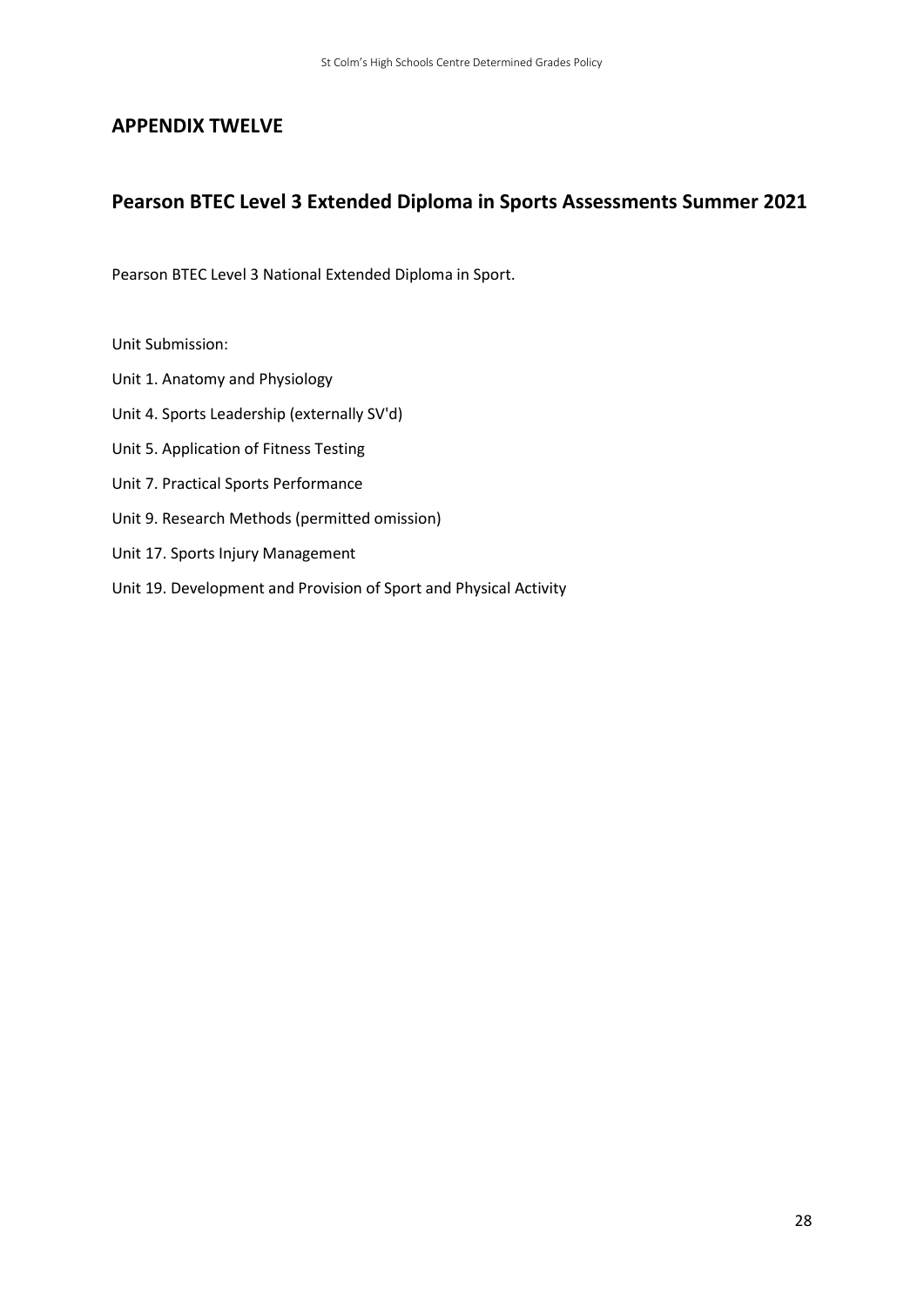## **APPENDIX THIRTEEN**

## **CCEA GCSE MATHEMATICS ASSESSMENTS SUMMER 2021**

#### **Year 13/14 CCEA GCSE Repeat Maths CGA, JMK**

| <b>Assessment 1</b> | <b>Assessment 2</b>      | <b>Assessment 3</b>                 |
|---------------------|--------------------------|-------------------------------------|
| 2019 M2             | 2019 M6 Paper 1 non calc | Hybrid from assessment tool (M2 M6) |
| 2019 M2             | 2019 M6 Paper 1 non calc | Hybrid from assessment tool (M2 M6) |
| 2019 M2             | 2019 M6 Paper 1 non calc | Hybrid from assessment tool (M2 M6) |
| 2019 M2             | 2019 M6 Paper 1 non calc | Hybrid from assessment tool (M2 M6) |
| 2019 M2             | 2019 M6 Paper 1 non calc | Hybrid from assessment tool (M2 M6) |
| 2019 M2             | 2019 M6 Paper 1 non calc | Hybrid from assessment tool (M2 M6) |
| 2019 M2             | 2019 M6 Paper 1 non calc | Hybrid from assessment tool (M2 M6) |
| 2019 M2             | 2019 M6 Paper 1 non calc | Hybrid from assessment tool (M2 M6) |
| 2019 M2             | 2019 M6 Paper 1 non calc | Hybrid from assessment tool (M2 M6) |
| 2019 M2             | 2019 M6 Paper 1 non calc | Hybrid from assessment tool (M2 M6) |
| 2019 M2             | 2019 M6 Paper 1 non calc | Hybrid from assessment tool (M2 M6) |
| 2019 M2             | 2019 M6 Paper 1 non calc | Hybrid from assessment tool (M2 M6) |
| 2019 M2             | 2019 M6 Paper 1 non calc | Hybrid from assessment tool (M2 M6) |
| 2019 M2             | 2019 M6 Paper 1 non calc | Hybrid from assessment tool (M2 M6) |
| 2019 M2             | 2019 M6 Paper 1 non calc | Hybrid from assessment tool (M2 M6) |
|                     |                          |                                     |

# **Year 14 CCEA GCSE Repeat Maths CGA Assessment 1 Assessment 2 Assessment 3** 2020 Jan M2 2020 Jan M6 Paper 1 non Hybrid from assessment tool (M2 M6) **Year 13 CCEA GCSE Repeat Maths MBO JMK Assessment 1 Assessment 2 Assessment 3** M2 Jun 2019 M6 P1 CCEA Assess Tool Hybrid M2 Jun 2019 M6 P1 CCEA Assess Tool Hybrid **Year 13 CCEA GCSE Repeat Maths MBO Assessment 1 Assessment 2 Assessment 3** M1 CCEA Assess Tool M5 Non Calc.paper Jun19 M1 Hybrid paper M1 CCEA Assess Tool M5 Non Calc.paper Jun19 M1 Hybrid paper M1 CCEA Assess Tool M5 Non Calc.paper Jun19 M1 Hybrid paper M1 CCEA Assess Tool M5 Non Calc.paper Jun19 M1 Hybrid paper M1 CCEA Assess Tool M5 Non Calc.paper Jun19 M1 Hybrid paper M1 CCEA Assess Tool M5 Non Calc.paper Jun19 M1 Hybrid paper

M1 CCEA Assess Tool M5 Non Calc.paper Jun19 M1 Hybrid paper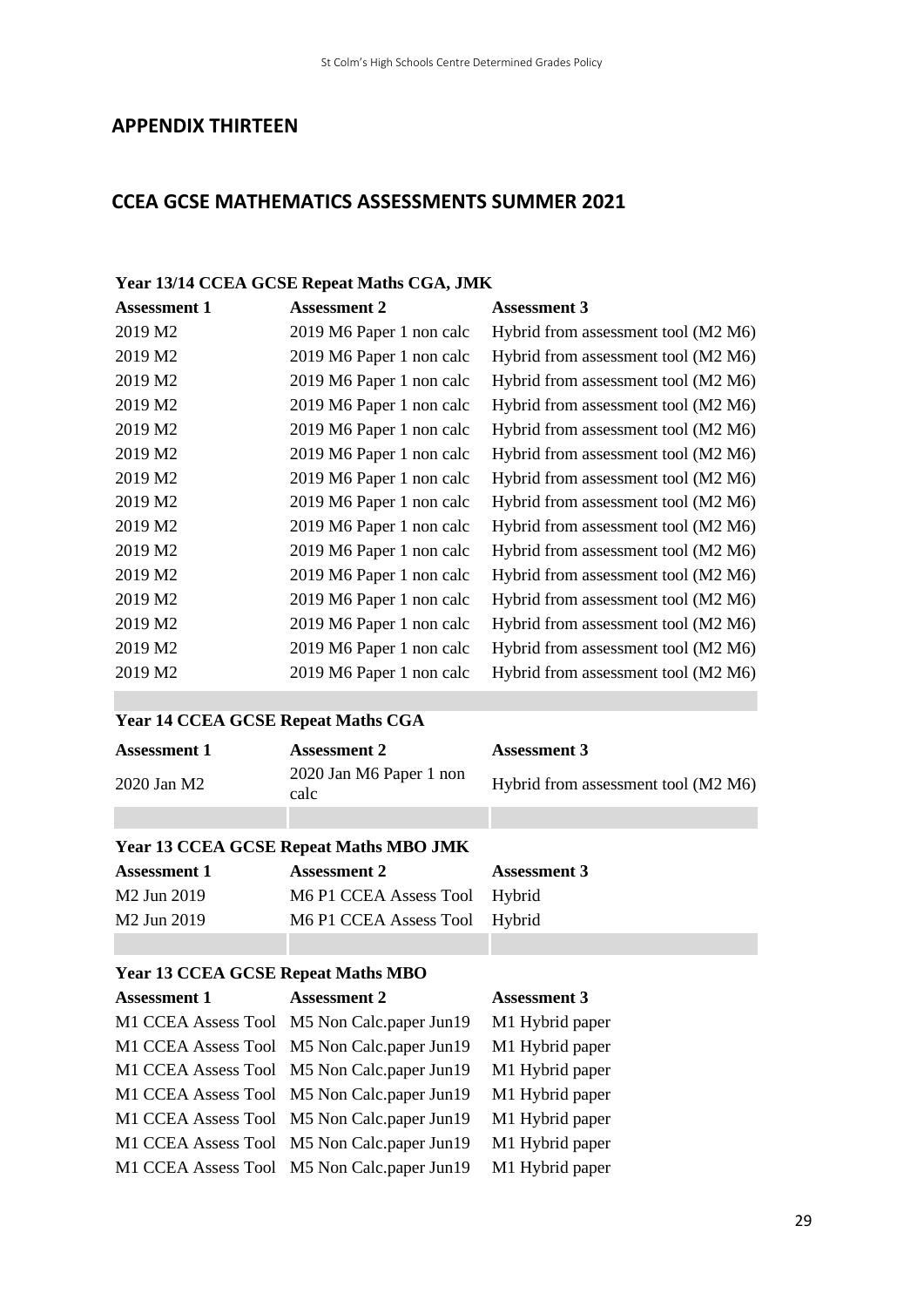|  | M1 CCEA Assess Tool M5 Non Calc.paper Jun19 M1 Hybrid paper |  |
|--|-------------------------------------------------------------|--|
|  |                                                             |  |

| Year 12 CCEA GCSE Maths GDA group 1           |                            |                                |  |
|-----------------------------------------------|----------------------------|--------------------------------|--|
| <b>Assessment 1</b>                           | <b>Assessment 2</b>        | <b>Assessment 3</b>            |  |
| $2019$ M6P1-non cal                           | <b>CCEA Access Tool M2</b> | M2M6 past papers- hybrid paper |  |
| 2019 M7P1- non cal                            | CCEA Access Tool M3        | M2M6 past papers- hybrid paper |  |
| 2019 M7P1- non cal                            | CCEA Access Tool M3        | M2M6 past papers- hybrid paper |  |
| 2019 M7P1- non cal                            | <b>CCEA Access Tool M3</b> | M2M6 past papers- hybrid paper |  |
| 2019 M7P1- non cal                            | CCEA Access Tool M2        | M2M6 past papers- hybrid paper |  |
| 2019 M7P1- non cal                            | CCEA Access Tool M3        | M2M6 past papers- hybrid paper |  |
| $2019$ M6P1-non cal                           | CCEA Access Tool M2        | M2M6 past papers- hybrid paper |  |
| $2019$ M6P1-non cal                           | CCEA Access Tool M2        | M2M6 past papers- hybrid paper |  |
| 2019 M8P1- non cal                            | <b>CCEA Access Tool M4</b> | M2M6 past papers- hybrid paper |  |
| 2019 M6P1-non cal                             | CCEA Access Tool M2        | M2M6 past papers- hybrid paper |  |
| $2019$ M6P1-non cal                           | CCEA Access Tool M2        | M2M6 past papers- hybrid paper |  |
| $2019$ M6P1-non cal                           | CCEA Access Tool M2        | M2M6 past papers- hybrid paper |  |
| 2019 M8P1- non cal                            | CCEA Access Tool M4        | M2M6 past papers- hybrid paper |  |
| $2019$ M <sub>6</sub> P <sub>1</sub> -non cal | <b>CCEA Access Tool M2</b> | M2M6 past papers- hybrid paper |  |
| $2019$ M6P1-non cal                           | CCEA Access Tool M2        | M2M6 past papers- hybrid paper |  |
|                                               |                            |                                |  |

#### **Year 12 CCEA GCSE Maths CSK group 2**

| <b>Assessment 1</b>     | <b>Assessment 2</b>       | <b>Assessment 3</b>              |
|-------------------------|---------------------------|----------------------------------|
| M <sub>2</sub> Jan 2020 | M6 P1 non cal June 2019   | CCEA Access Tool Hybrid paper M2 |
| M2 Jan 2020             | M6 P1 non cal June 2019   | CCEA Access Tool Hybrid paper M2 |
| M2 Jan 2020             | $M6$ P1 non cal June 2019 | CCEA Access Tool Hybrid paper M2 |
| M2 Jan 2020             | M6 P1 non cal June 2019   | CCEA Access Tool Hybrid paper M2 |
| M <sub>2</sub> Jan 2020 | M6 P1 non cal June 2019   | CCEA Access Tool Hybrid paper M2 |
| M <sub>2</sub> Jan 2020 | $M6$ P1 non cal June 2019 | CCEA Access Tool Hybrid paper M2 |
| M2 Jan 2020             | M6 P1 non cal June 2019   | CCEA Access Tool Hybrid paper M2 |
| M <sub>2</sub> Jan 2020 | M6 P1 non cal June 2019   | CCEA Access Tool Hybrid paper M2 |
| M <sub>2</sub> Jan 2020 | M6 P1 non cal June 2019   | CCEA Access Tool Hybrid paper M2 |
| M2 Jan 2020             | M6 P1 non cal June 2019   | CCEA Access Tool Hybrid paper M2 |
| M <sub>2</sub> Jan 2020 | M6 P1 non cal June 2019   | CCEA Access Tool Hybrid paper M2 |
| M <sub>2</sub> Jan 2020 | M6 P1 non cal June 2019   | CCEA Access Tool Hybrid paper M2 |
| M2 Jan 2020             | M6 P1 non cal June 2019   | CCEA Access Tool Hybrid paper M2 |

## **Year 12 CCEA GCSE Maths JMK group 3**

| <b>Assessment 1</b>     | <b>Assessment 2</b>           | <b>Assessment 3</b> |
|-------------------------|-------------------------------|---------------------|
| M1 CCEA Assess Tool     | M5 Non Calc.paper Jun<br>2019 | M1 Hybrid paper     |
| M1 CCEA Assess Tool     | M5 Non Calc.paper Jun<br>2019 | M1 Hybrid paper     |
| M <sub>2</sub> Jun 2019 | M6 P1 CCEA Assess Tool Hybrid |                     |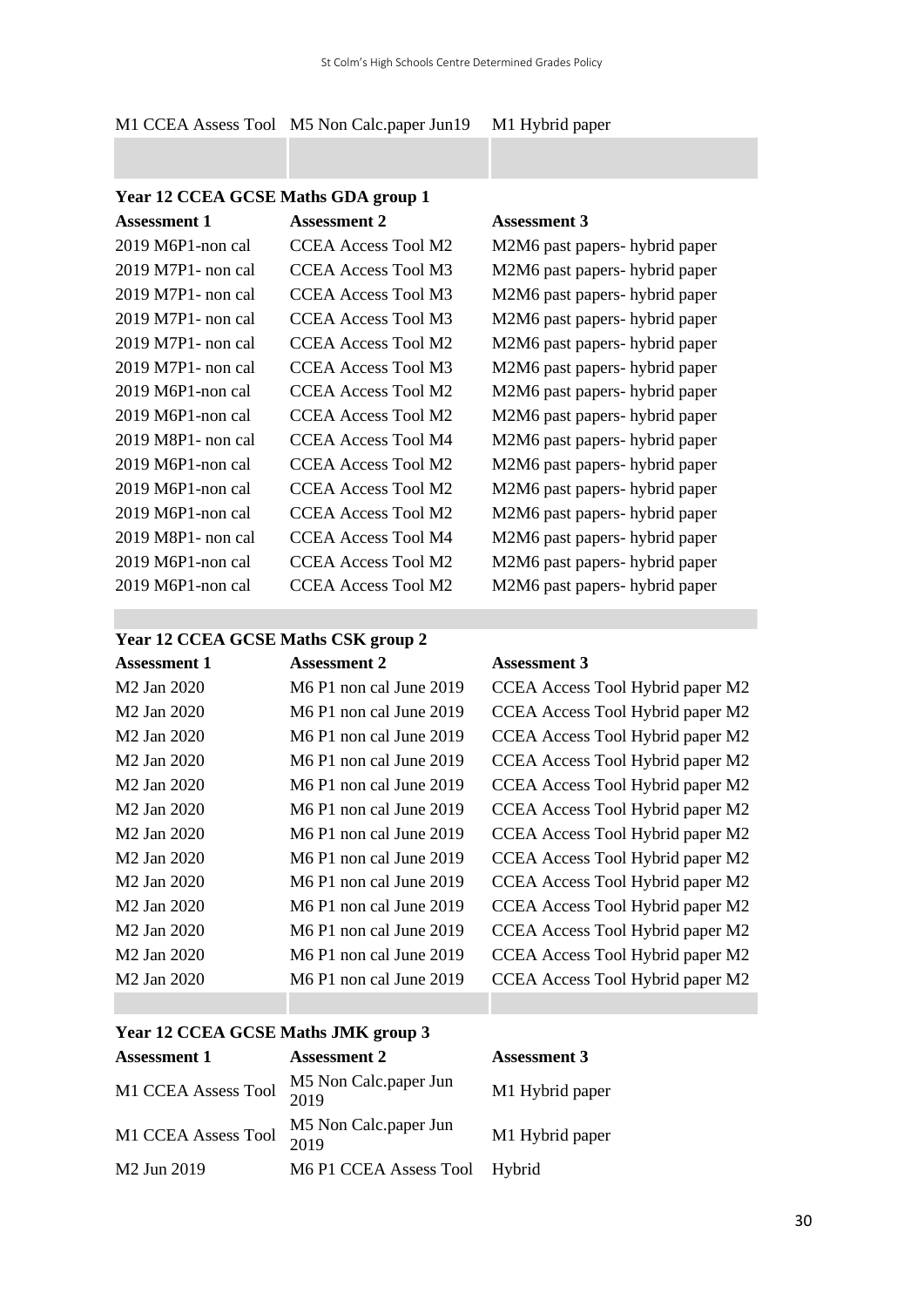| M1 CCEA Assess Tool | M5 Non Calc.paper Jun<br>2019 | M1 Hybrid paper |
|---------------------|-------------------------------|-----------------|
| M1 CCEA Assess Tool | M5 Non Calc.paper Jun<br>2019 | M1 Hybrid paper |
| M1 CCEA Assess Tool | M5 Non Calc.paper Jun<br>2019 | M1 Hybrid paper |
| M1 CCEA Assess Tool | M5 Non Calc.paper Jun<br>2019 | M1 Hybrid paper |
| M1 CCEA Assess Tool | M5 Non Calc.paper Jun<br>2019 | M1 Hybrid paper |
|                     |                               |                 |

# **Year 12 CCEA GCSE Maths GDA Group 1**

| <b>Assessment 1</b> | <b>Assessment 2</b> | <b>Assessment 3</b>                                    |
|---------------------|---------------------|--------------------------------------------------------|
| 2018 M1             |                     | CCEA TASK M5P1-non cal M1 M5 past papers- Hybrid paper |
| 2018 M1             |                     | CCEA TASK M5P1-non cal M1 M5 past papers- Hybrid paper |
| 2018 M1             |                     | CCEA TASK M5P1-non cal M1 M5 past papers- Hybrid paper |
| 2018 M1             |                     | CCEA TASK M5P1-non cal M1 M5 past papers- Hybrid paper |
| 2018 M1             |                     | CCEA TASK M5P1-non cal M1 M5 past papers- Hybrid paper |
| 2018 M1             |                     | CCEA TASK M5P1-non cal M1 M5 past papers- Hybrid paper |
| 2018 M1             |                     | CCEA TASK M5P1-non cal M1 M5 past papers- Hybrid paper |
| 2018 M1             |                     | CCEA TASK M5P1-non cal M1 M5 past papers- Hybrid paper |
| 2018 M1             |                     | CCEA TASK M5P1-non cal M1 M5 past papers- Hybrid paper |
|                     |                     |                                                        |

## **Year 11 CCEA GCSE Maths**

| <b>Assessment 1</b> | <b>Assessment 2</b>      | <b>Assessment 3</b>                 |
|---------------------|--------------------------|-------------------------------------|
| 2019 M3             | 2019 M7 Paper 1 non calc | Hybrid from assessment tool (M3 M7) |
| 2019 M2             | 2019 M6 Paper 1 non calc | Hybrid from assessment tool (M2 M6) |
| 2019 M3             | 2019 M7 Paper 1 non calc | Hybrid from assessment tool (M3 M7) |
| 2019 M2             | 2019 M6 Paper 1 non calc | Hybrid from assessment tool (M2 M6) |
| 2019 M2             | 2019 M6 Paper 1 non calc | Hybrid from assessment tool (M2 M6) |
| 2019 M2             | 2019 M7 Paper 1 non calc | Hybrid from assessment tool (M2 M7) |
| 2019 M3             | 2019 M7 Paper 1 non calc | Hybrid from assessment tool (M3 M7) |
| 2019 M2             | 2019 M6 Paper 1 non calc | Hybrid from assessment tool (M2 M6) |
| 2019 M2             | 2019 M6 Paper 1 non calc | Hybrid from assessment tool (M2 M6) |
| 2019 M2             | 2019 M6 Paper 1 non calc | Hybrid from assessment tool (M2 M6) |
| 2019 M2             | 2019 M6 Paper 1 non calc | Hybrid from assessment tool (M2 M6) |
| 2019 M2             | 2019 M6 Paper 1 non calc | Hybrid from assessment tool (M2 M6) |
| 2019 M2             | 2019 M6 Paper 1 non calc | Hybrid from assessment tool (M2 M6) |
| 2019 M2             | 2019 M6 Paper 1 non calc | Hybrid from assessment tool (M2 M6) |
| 2019 M2             | 2019 M6 Paper 1 non calc | Hybrid from assessment tool (M2 M6) |
| 2019 M2             | 2019 M6 Paper 1 non calc | Hybrid from assessment tool (M2 M6) |
| 2019 M2             | 2019 M6 Paper 1 non calc | Hybrid from assessment tool (M2 M6) |
| 2019 M2             | 2019 M7 Paper 1 non calc | Hybrid from assessment tool (M2 M7) |
| 2019 M2             | 2019 M7 Paper 1 non calc | Hybrid from assessment tool (M2 M7) |
| 2019 M2             | 2019 M6 Paper 1 non calc | Hybrid from assessment tool (M2 M6) |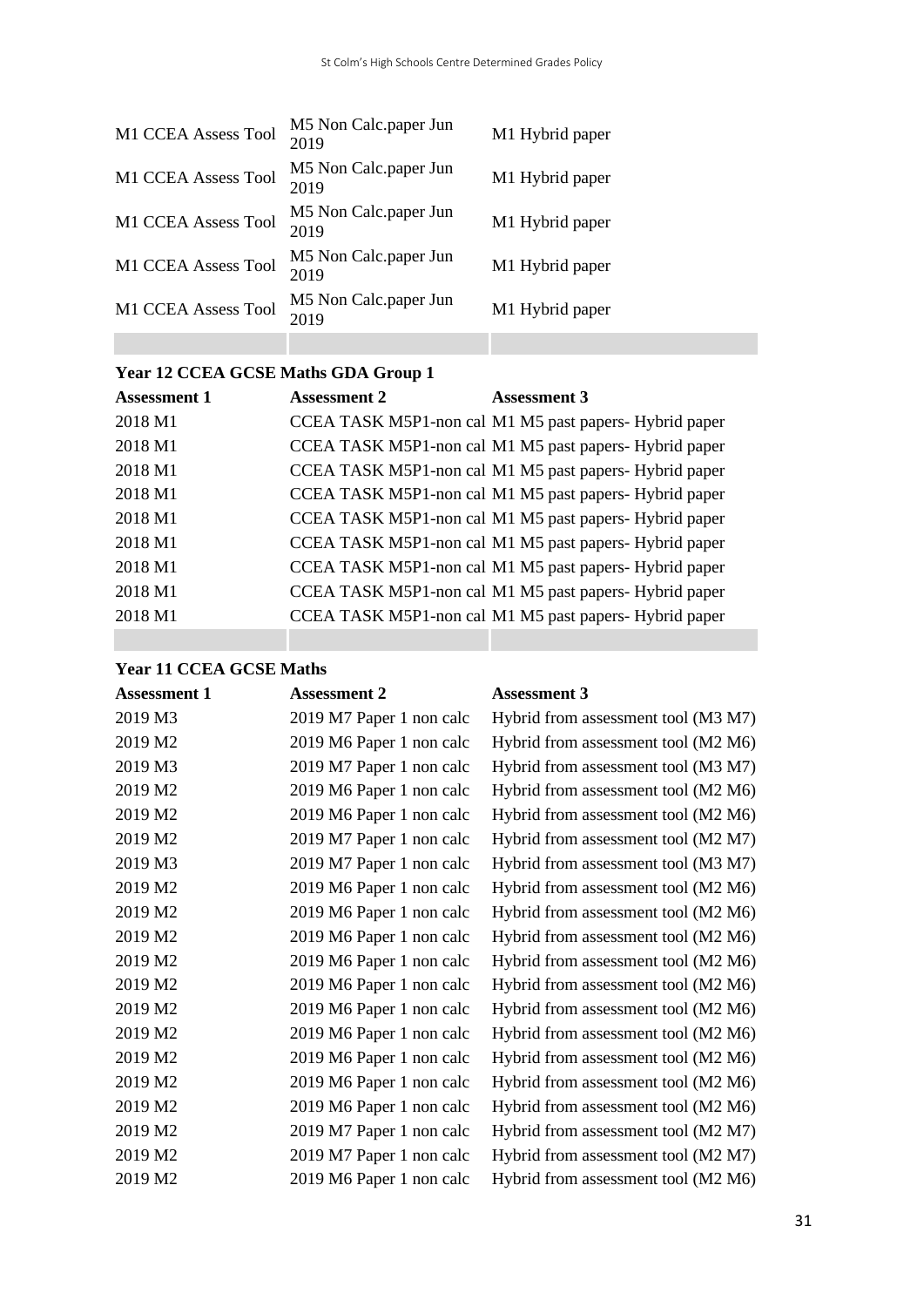| 2019 M2 | 2019 M6 Paper 1 non calc | Hybrid from assessment tool (M2 M6) |
|---------|--------------------------|-------------------------------------|
| 2019 M2 | 2019 M6 Paper 1 non calc | Hybrid from assessment tool (M2 M6) |
| 2019 M2 | 2019 M6 Paper 1 non calc | Hybrid from assessment tool (M2 M6) |
| 2019 M3 | 2019 M7 Paper 1 non calc | Hybrid from assessment tool (M3 M7) |
| 2019 M2 | 2019 M6 Paper 1 non calc | Hybrid from assessment tool (M2 M6) |
| 2019 M2 | 2019 M7 Paper 1 non calc | Hybrid from assessment tool (M2 M7) |
| 2019 M2 | 2019 M6 Paper 1 non calc | Hybrid from assessment tool (M2 M6) |
| 2019 M3 | 2019 M6 Paper 1 non calc | Hybrid from assessment tool (M3 M7) |
|         |                          |                                     |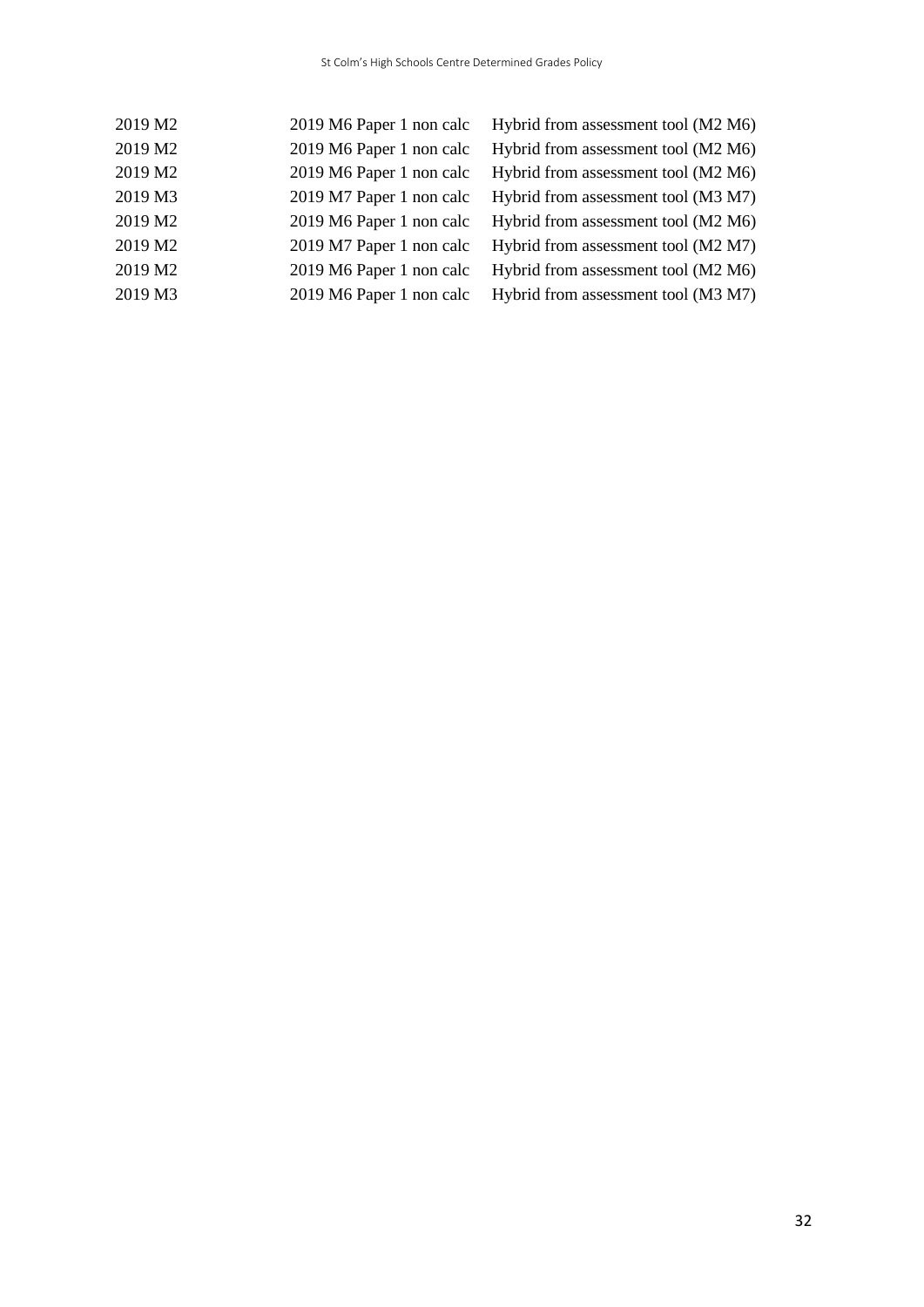## **APPENDIX FOURTEEN**

## **CCEA GCSE IRISH Assessments Summer 2021**

CCEA Assessment Tool - Listening (Higher)

CCEA Assessment Tool - Reading (Higher)

CCEA Assessment Tool - Writing paper spans both Tiers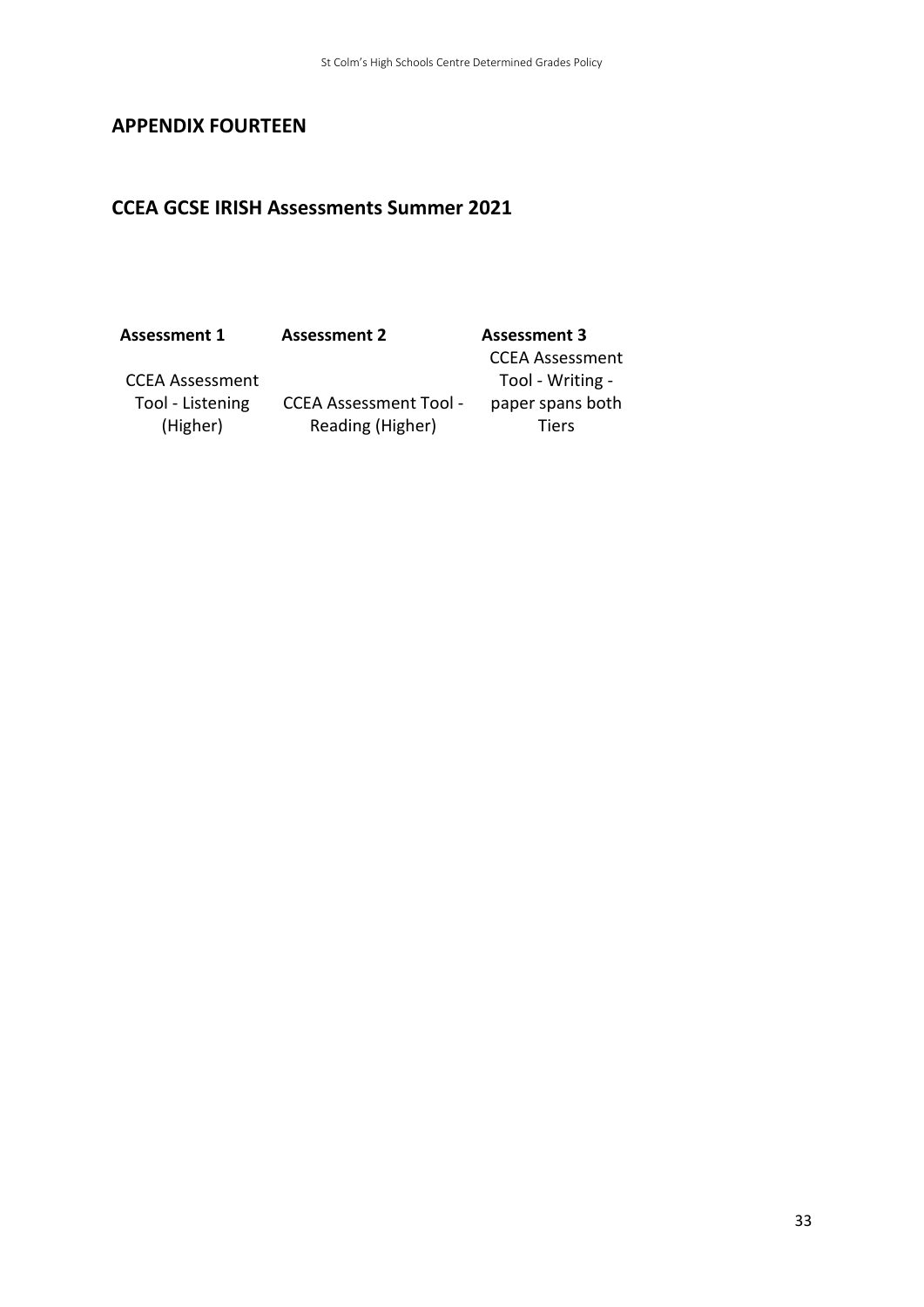## **APPENDIX FIFTEEN**

## **CCEA GCSE History Assessments Summer 2021**

#### **Evidence 1- 2018 Past paper Nazi Germany only**

- Q1- Selection of 1 marker questions
- Q2- Consolidation of power
- Q3- Young People
- Q4- Propaganda and censorship
- Q5- Women
- (40 Marks)
- A01 & A02

# **Evidence 2- Northern Ireland 1965- 1998 2018 Past Paper** But Q7 & 8 are from the 2019 past paper

- Q7- & Q8- The Anglo Irish Agreement
- Q9 & Q10 Arrival of British Troops
- Q11- 1 marker questions- need to take out Good Friday Agreement
- Q12- Policies of O'Neill
- Reasons of the Civil Rights Movement

Reasons for Internment

- (40 Marks)
- A01, A02, A03 assessed

#### **Evidence 3 – CCEA Assessment material with the exception of Q4 and Q12**

- Q1- Selection of 1 marker questions
- Q2- Two actions to reduce employment
- Q3- Effect of war on Germany
- Q4- Police State ( 2019)
- Q5 Young people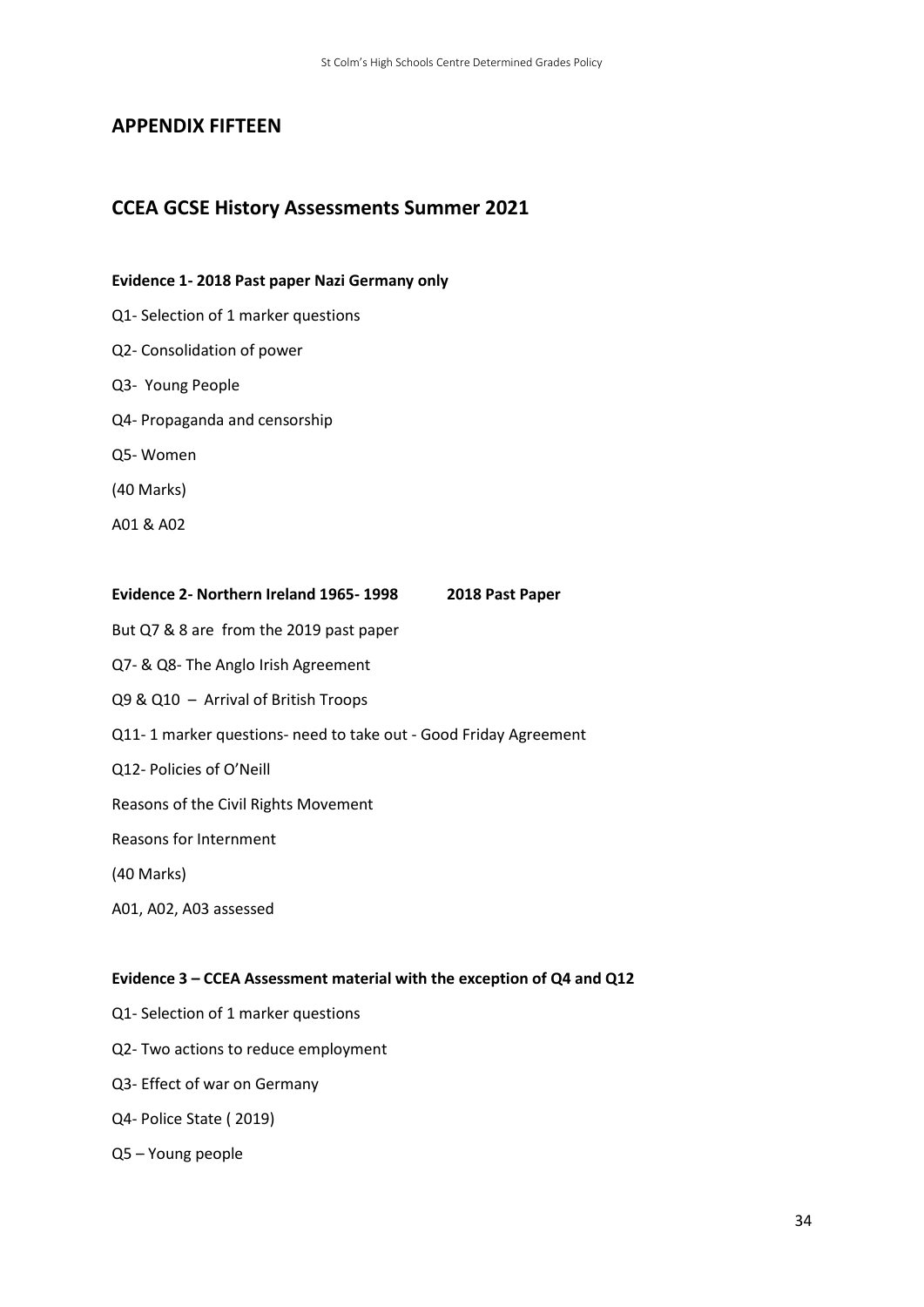- A01 & A02
- Q7 Direct Rule 1972
- Q8 housing 1960's
- Q9 & Q10 Source question reasons for interment
- Q11A O'Neill
- Q11B O'Neill reforms
- Q11C Effect of hunger strikes
- Q11D- Substitute 2 marter question
- Q12- Resignation of O'Neill
- Re emergency of paramilitaries ( 2019)
- Reasons for Hunger Strikes 1981 (2019)
- (80 Marks)
- A01, A02, A03.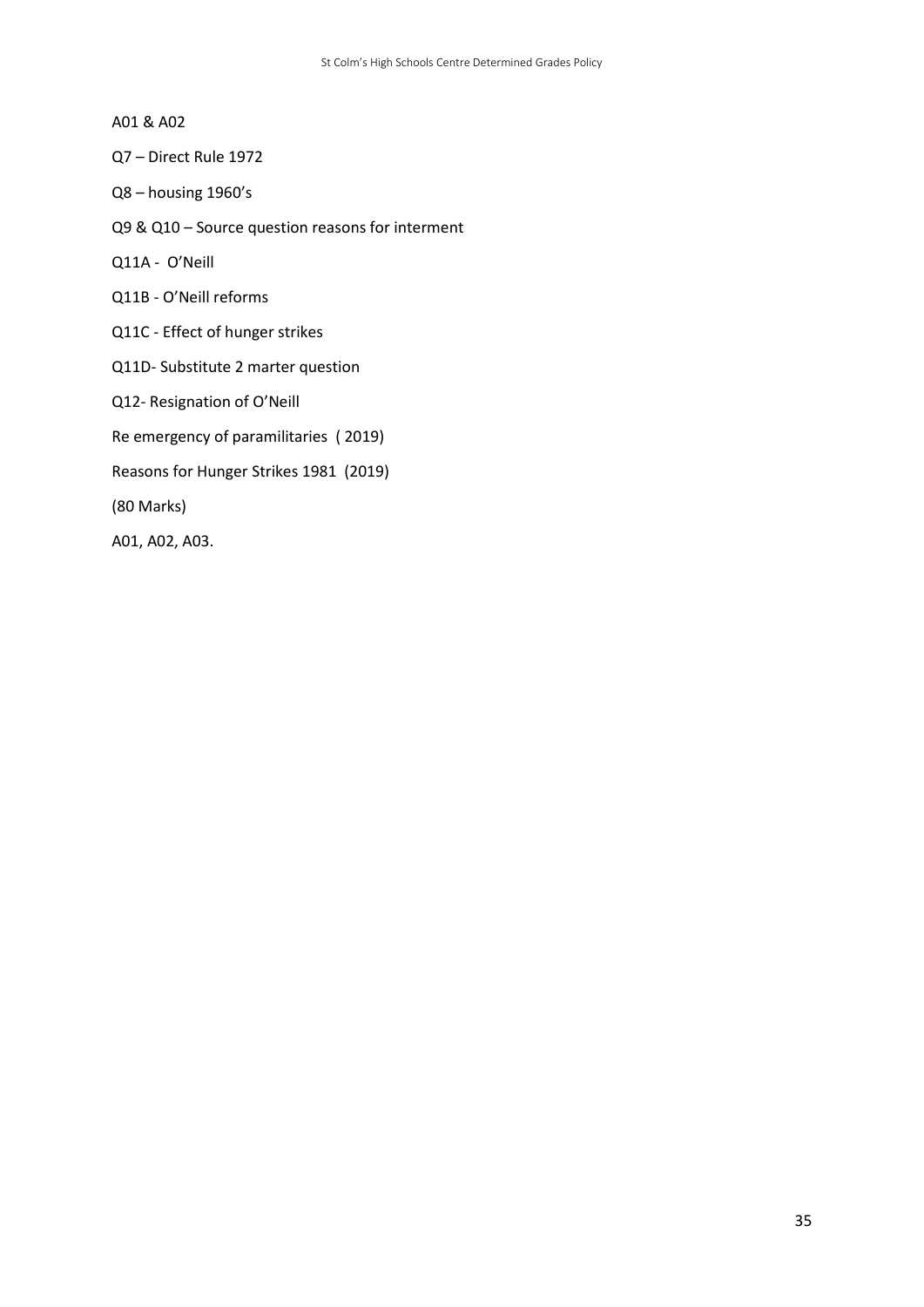## **APPENDIX SIXTEEN**

# **CCEA Entry level RE Assessment Summer 2021**

Year 12

Four booklets completed out of a possible six:

Normally candidates complete six booklets but CCEA guidance in September said it was acceptable to use four. The units are :

Life and death issues

Addiction

Christian Marriage

Famous Followers of Religion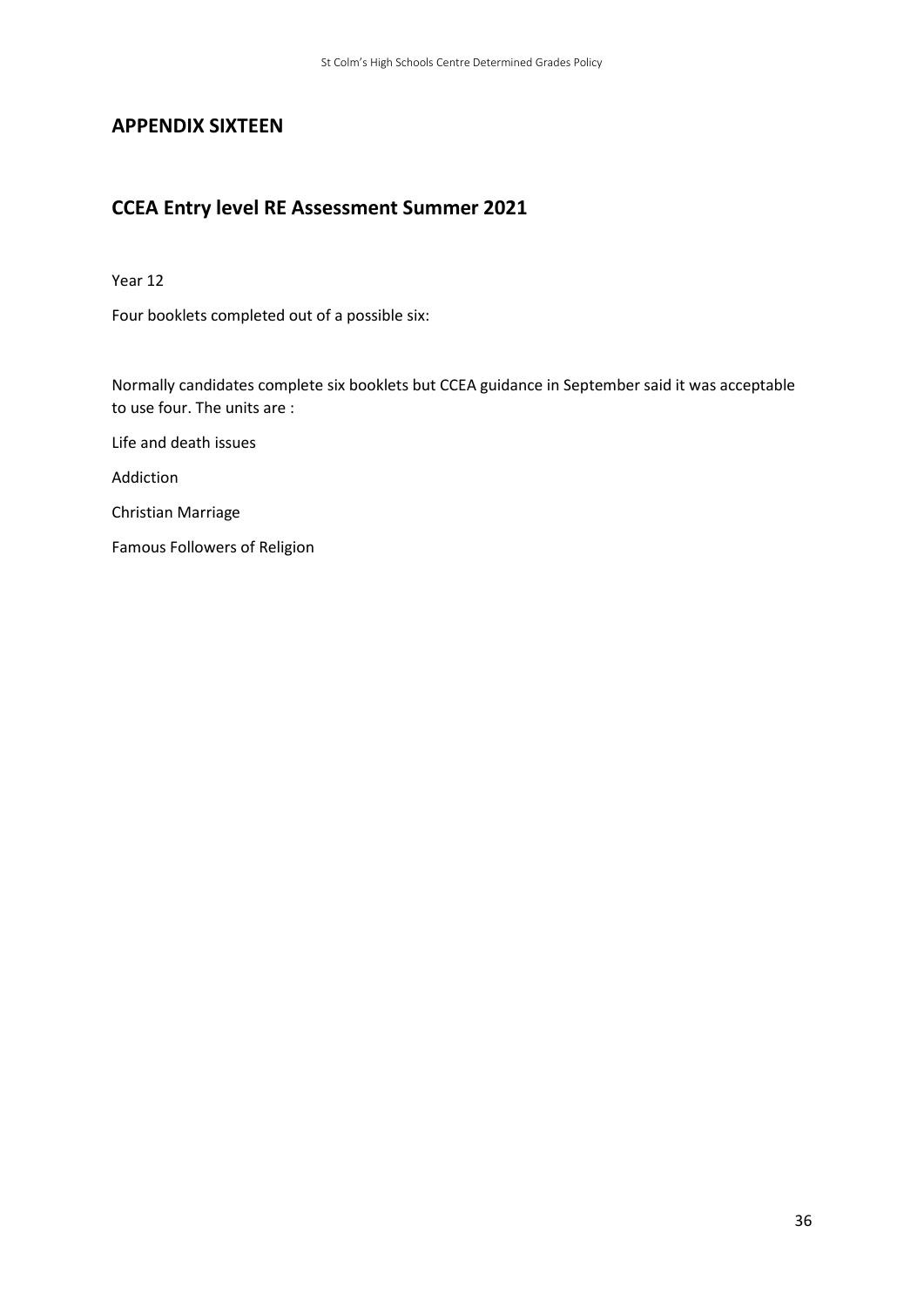# **APPENDIX SEVENTEEN**

# **OCR ITQ Vocational Qualification Assessments Summer 2021**

| <b>Assessment 1</b>   | <b>Assessment 2</b>   | <b>Assessment 3</b>    | <b>Assessment 4</b>           |
|-----------------------|-----------------------|------------------------|-------------------------------|
| OCR Unit 78 - Word    | OCR Unit 59 Designing | OCR Unit 70            | OCR Unit 2 Improving          |
| Processing Software - | an e-Presentation $-$ | Spreadsheet Software   | <b>Productivity Using ICT</b> |
| Completed and         | Completed and         | $-$ Omitted as a       | <b>Evidence Review Form</b>   |
| banked                | banked                | permitted reduction in | $ERF$ – currently being       |
|                       |                       | assessment but will    | taught and will be            |
|                       |                       | still be taught        | completed and ready           |
|                       |                       |                        | for sampling                  |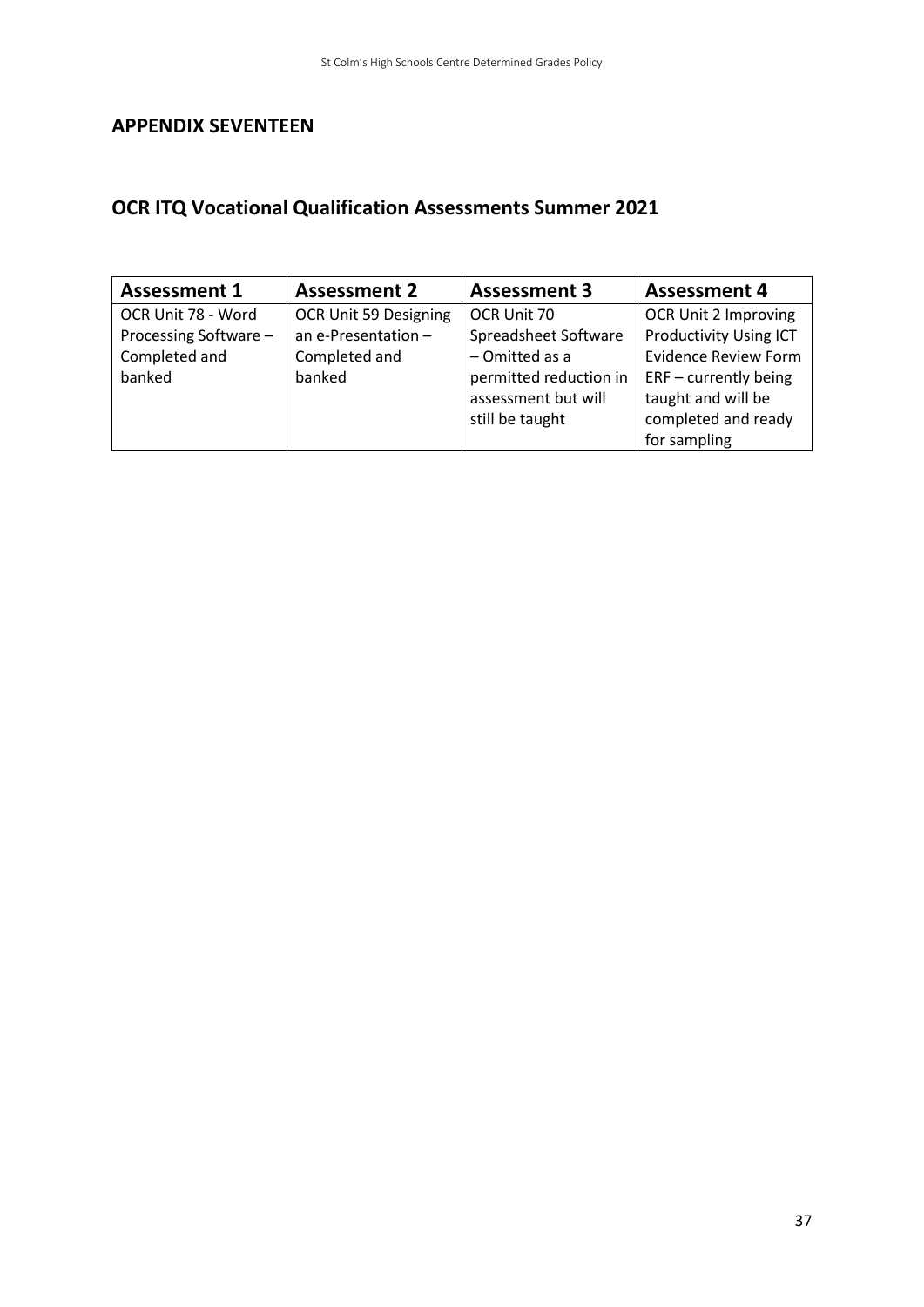## **APPENDIX EIGHTEEN**

## **Pearson BTEC Level 3 Subsidiary Diploma in Business Assessments Summer 2021**

Year 14 Class

- Omit and bank Unit 4 Business Communication (has to be declared)
- Assess P1-P3 of Unit 3 Introduction to Marketing from term 1
- Assess P1-P3 of Unit 5 Business Accounting from term 1
- P4-P6 & P4-5 from respective Units 3 and 5 to be banked
- Submission of QTAG's 18<sup>th</sup> June 2021